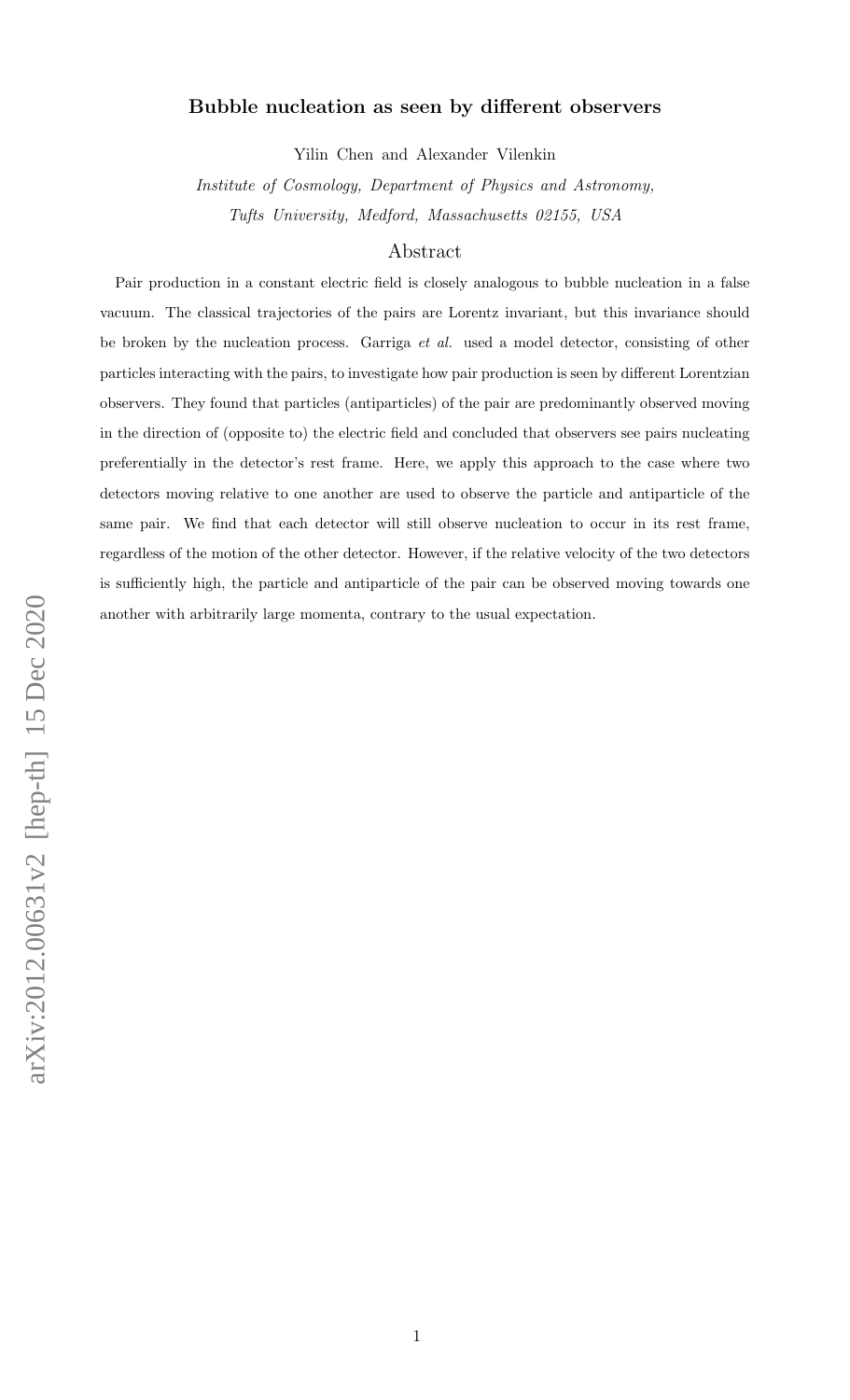## I. INTRODUCTION

False vacuum decay by bubble nucleation is a fascinating process which raises some intriguing conceptual problems. It was first discussed in the pioneering paper by Voloshin, Kobzarev and Okun [\[1\]](#page-17-0), who argued that bubbles spontaneously nucleate at rest and immediately start an accelerated expansion, approaching the speed of light. On the other hand, due to the Lorentz invariance of the false vacuum, bubbles do not have any preferred frame in which to nucleate. The authors of [\[1\]](#page-17-0) suggested that the nucleation rate should include an integral over the Lorentz group, in order to account for all possible rest frames of nucleation. This integral however is divergent and yields a meaningless infinite result for the nucleation rate.

An elegant resolution of this paradox was provided by Coleman [\[2\]](#page-18-0), who developed an instanton method for calculating the bubble nucleation rate. The instanton solution in this case is  $O(4)$  invariant, and its Lorentzian continuation, which describes time evolution of the bubble, is invariant with respect to Lorentz boosts. From this Coleman concluded that "an expanding bubble looks the same to all Lorentz observers, and to integrate over the Lorentz group is to erroneously count the same final state many times."

This, however, still leaves us with a puzzle. The Lorentzian continuation of the instanton describes a bubble which contracts from infinite size, bounces at a minimum radius, and then re-expands. It appears that the contracting part of the bubble worldsheet is unphysical and needs to be cut off. But the cutoff would then break the Lorentz symmetry and define a preferred frame.

We can imagine an inertial observer using a set of detectors distributed in space, which are all at rest relative to the observer and which react to the presence of the bubble wall. The question is then: What will be the nucleation surface in spacetime where the detectors will register the bubble to nucleate?

This issue was addressed by Garriga et al. in Refs. [\[3,](#page-18-1) [4\]](#page-18-2) using the close analogy between bubble nucleation and pair production in an electric field. They considered a charged scalar field  $\phi$  in a constant electric field E in  $(1+1)$  dimensions. The field was assumed to be in the in-vacuum state, in which the initial hypersurface where the electric field is turned on and the quantum state of  $\phi$  was prepared is removed to the infinite past,  $t \to -\infty$ . It was shown in [\[3\]](#page-18-1) that this quantum state is Lorentz invariant. Particle-antiparticle pairs of the field  $\phi$ are produced out of the vacuum at a constant rate [\[5\]](#page-18-3). In the semiclassical approximation, and with a suitable choice for the origin of time, the distance 2r between the particles of the pair satisfies

<span id="page-1-0"></span>
$$
r^2 - t^2 = r_0^2,\tag{1}
$$

where the minimum radius is  $r_0 = m/eE$ , m is the particle's mass and e is its charge. The semiclassical approximation applies if  $m^2/eE \gg 1$ , when the nucleation rate of the pairs ( $\propto \exp(-\pi m^2/eE)$ ) is small. The worldlines in Eq. [\(1\)](#page-1-0) are Lorentz invariant, but it is usually assumed that the pair nucleates at minimal separation at  $t = 0$ , so the parts of the worldlines where the particles move towards one another (corresponding to the contracting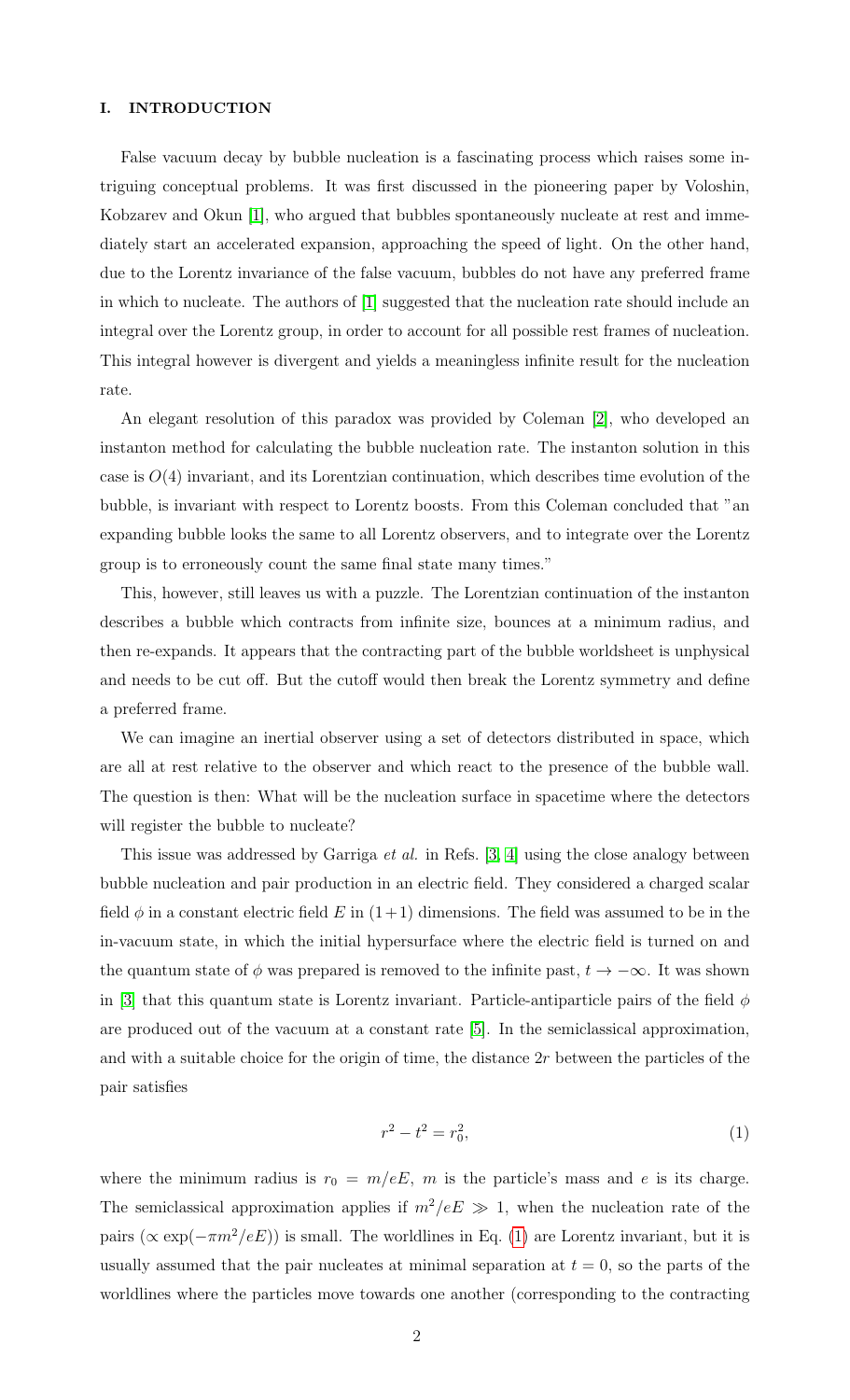

FIG. 1: (a) The standard picture of pair nucleation.  $\phi$ -particles and antiparticles nucleate at rest and are then driven apart by the electric field. The solid black lines show the partcle's trajectories after nucleation; the dashed lines are the parts of classical trajectories that are usually assumed to be unphysical and are discarded. (b) The same process viewed from a different reference frame, where the nucleation now occurs at the hypersurface  $t' = 0$ .

part of the bubble worldsheet) are cut off (see Fig. 1). For a different inertial observer, whose time coordinate  $t'$  is related to  $t$  by a Lorentz transformation, the expected cutoff surface would be at  $t' = 0$ , as illustrated in the right panel of Fig. 1. From the point of view of the first observer this would correspond to a strange situation where the antiparticle is produced moving in the 'wrong' direction and the particle appears at a later time.

In addition to  $\phi$ , Ref. [\[3\]](#page-18-1) introduced another charged field  $\psi$  and a real field  $\chi$  which play the role of a detector. The interaction between the fields was chosen of the form<sup>1</sup>

<span id="page-2-0"></span>
$$
\mathcal{H}_{int} = g(\phi \psi^{\dagger} \chi + \text{h.c.}),\tag{2}
$$

where g is a coupling constant. If a  $\psi$ -particle is present in the initial state, it can annihilate a φ-antiparticle via  $\psi \bar{\phi} \to \chi$ . One can then study the momentum distribution of  $\chi$ -particles in the final state to deduce the momentum distribution of the created pairs. The conclusion reached in Refs. [\[3,](#page-18-1) [4\]](#page-18-2) is that the pairs are predominantly observed to nucleate in the rest frame of the  $\psi$ -particle detectors. This is consistent with the Lorentz invariance of the invacuum: in the setup considered in [\[3,](#page-18-1) [4\]](#page-18-2), the only frame that can determine the rest frame of nucleation is that of the  $\psi$ -detectors. An observer comoving with the detectors will then see the nucleation picture illustrated in the left frame of Fig. 1, while other observers will see the distorted picture in the right frame of the figure.

It was noted in Ref. [\[3\]](#page-18-1) that the in-vacuum state has some unphysical properties. An electric field which is turned on at  $t \to -\infty$  would create an infinite density of pairs. However, if the back-reaction of the pairs on the electric field is neglected, as it was done in [\[3,](#page-18-1) [4\]](#page-18-2), the dynamics of each particular pair is not affected by this infinite background. One can then hope that the analysis based on the in-vacuum would agree with a more physical approach where the electric field is turned on for a finite time  $\mathcal T$  in the limit when  $\mathcal T$  gets very large.

<sup>&</sup>lt;sup>1</sup> This model was earlier studied by Massar and Parentani [\[6\]](#page-18-4) and by Gabriel *et al.* [\[7\]](#page-18-5) to investigate the Unruh effect for an accelerated detector.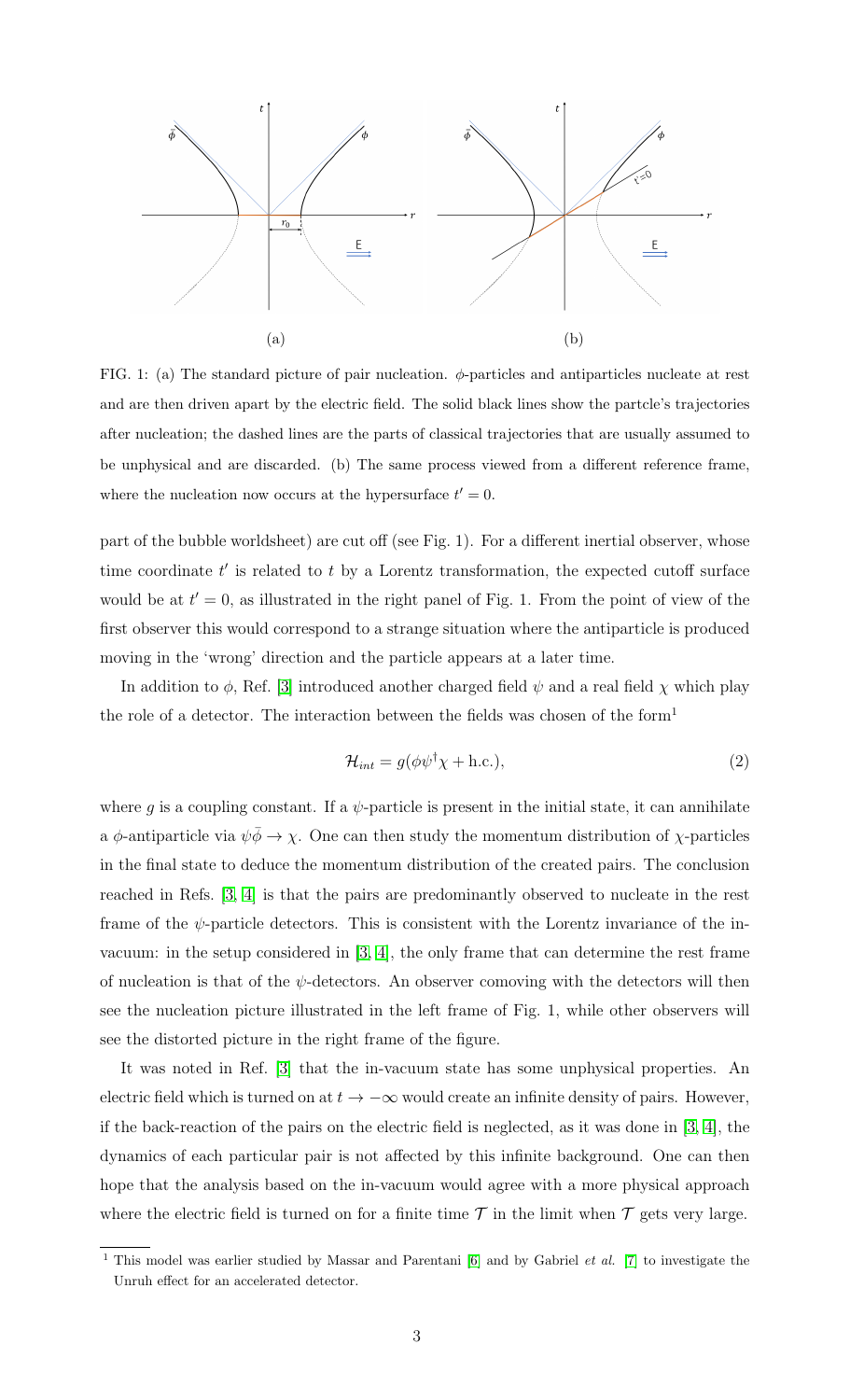The question we address in the present paper is what happens if two detectors moving relative to one another are used to observe the particle and antiparticle of the same pair. As before, we assume the field  $\phi$  to be in the in-vacuum state. We will interpret this state as approximating the state of  $\phi$ -particles in an electric field which is turned on for a long but finite time, so that the density of pairs is finite. It will be convenient to use a slight generalization of the model [\(2\)](#page-2-0), which includes two sets of detector fields, with one set used to detect  $\phi$ -particles and the other to detect  $\phi$ -antiparticles. Our goal will be to find out whether or not the two detectors can observe the "forbidden" part of history of the pair, where  $\phi$  and  $\bar{\phi}$  move towards one another.

The paper is organized as follows. In Section II we introduce our detector model and the general formalism we use to calculate the distribution of  $\chi$ -particles in the final state. This formalism is similar to, but somewhat different from that of Ref. [\[3\]](#page-18-1). In Sec. III we show how our formalism can be used to recover the results of [\[3\]](#page-18-1) for a single detector. The  $\chi$  particle distribution for the case of two detectors is calculated in Section IV, where we show that particles of the pair can in fact be observed moving towards one another. Our conclusions are summarized and discussed in Section V. Some technical details of the calculation are given in the Appendix.

# II. GENERAL FORMALISM

Particle-antiparticle pairs nucleating in a constant electric field  $E$  in  $(1+1)D$  are described by a complex field  $\phi(x, t)$ ,

$$
\phi = \int \frac{dk}{\sqrt{2\pi}} \left( a_k^{in} \phi_k^{in} + b_{-k}^{in\dagger} \phi_k^{in*} \right) e^{ikx}, \quad \phi^\dagger = \int \frac{dk}{\sqrt{2\pi}} \left( b_{-k}^{in} \phi_k^{in} + a_k^{in\dagger} \phi_k^{in*} \right) e^{-ikx},\tag{3}
$$

where  $a_k^{in}$  and  $b_k^{in}$  are respectively the particle and antiparticle annihilation operators in the in-vacuum state  $|0, in\rangle,$ 

$$
a_k^{in} |0, in\rangle = b_k^{in} |0, in\rangle = 0.
$$
\n
$$
(4)
$$

We also introduce four additional fields,  $\psi_j$  and  $\chi_j$ ,  $j = 1, 2$ , which will play the role of detectors.  $\psi_j$  are complex fields,

$$
\psi_j = \int \frac{dq}{\sqrt{2\pi}} \left( d_{q(j)}^{in} \psi_q^{in} + f_{-q(j)}^{in\dagger} \psi_q^{in*} \right) e^{iqx}, \quad \psi_j^{\dagger} = \int \frac{dq}{\sqrt{2\pi}} \left( f_{-q(j)}^{in} \psi_q^{in} + d_{q(j)}^{in\dagger} \psi_q^{in*} \right) e^{-iqx}, \tag{5}
$$

and  $\chi_j$  are real,

$$
\chi_j = \int \frac{dp}{\sqrt{2\pi}} \left( c_{p(j)} \chi_p + c_{-p(j)}^\dagger \chi_p^* \right) e^{ipx} . \tag{6}
$$

We assume for simplicity that the fields  $\psi_j$  have the same mass  $m_{\psi}$  and the field  $\chi_j$  have mass  $m_{\chi}$ . In what follows, we shall always use the notation k, q and p to denote the momenta of  $\phi$ ,  $\psi_j$  and  $\chi_j$  particles, respectively.

We shall assume that the model satisfies the mass hierarchy:

<span id="page-3-0"></span>
$$
m_{\chi} \gg m_{\psi} \gg m_{\phi},\tag{7}
$$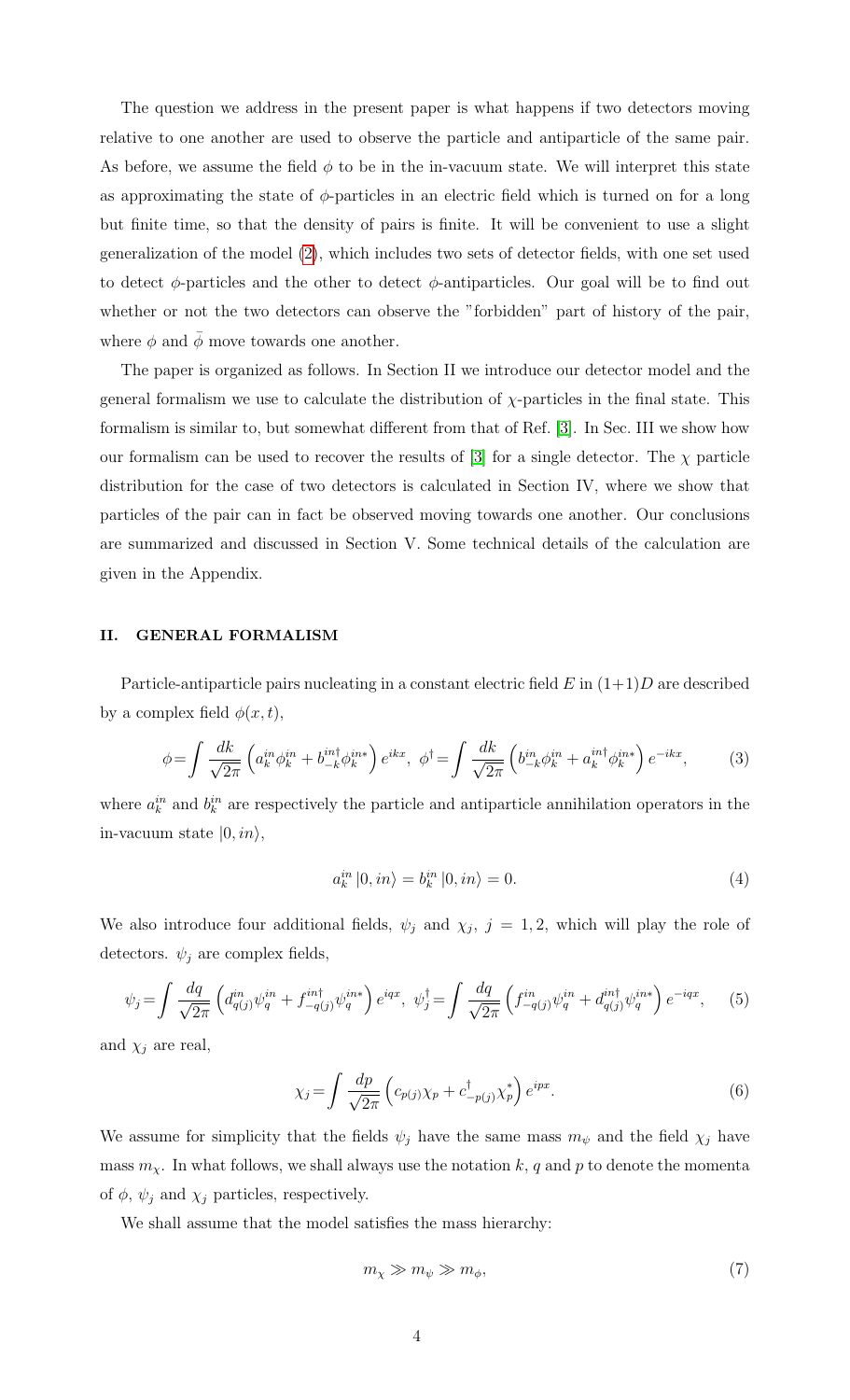or equivalently

$$
\lambda_{\chi} \gg \lambda_{\psi} \gg \lambda_{\phi} \gg 1, \tag{8}
$$

where  $\lambda = m^2/eE$  for each kind of particles and the last inequality is needed for pair nucleation rate to be exponentially suppressed, so that pairs can be described semiclassically. The second inequality in [\(7\)](#page-3-0) ensures that pair production of the detector  $\psi$ -particles can be neglected (compared to that of  $\phi$ -particles). The first inequality in [\(7\)](#page-3-0) can be relaxed to  $m_{\chi} \gtrsim m_{\psi}$ , as it was done in Ref. [\[4\]](#page-18-2). But assuming the strong inequality simplifies the calculation and will be sufficient for our purposes here.

The in-vacuum mode functions of the field  $\phi$  can be expressed in terms of the parabolic cylinder functions,

$$
\phi_k^{in}(t) = \frac{1}{(2eE)^{1/4}} e^{i\frac{\pi}{4}\nu^*} D_{\nu^*} \left[ -\sqrt{2}e^{-i\pi/4}z \right],\tag{9}
$$

where

$$
z = \sqrt{eE}(t + k/eE), \quad \nu = -\frac{1 + i\lambda_{\phi}}{2}, \quad \lambda_{\phi} = \frac{m_{\phi}^2}{eE}.
$$
 (10)

Here, k is the canonical momentum of  $\phi$ -particles, while the physical momentum changes with time due to the acceleration by the electric field,

<span id="page-4-1"></span><span id="page-4-0"></span>
$$
k_{phys} = k + eEt,
$$
\n<sup>(11)</sup>

and opposite sign for antiparticles.

The in-vacuum mode functions  $\psi_q$  for the fields  $\psi_j$  are given by Eq. [\(9\)](#page-4-0) with k replaced by q and  $\lambda_{\phi}$  replaced by  $\lambda_{\psi} = m_{\psi}^2/eE$ , and the mode functions for  $\chi_j$  are

$$
\chi_p(t) = (2\omega_p)^{-1/2} e^{-i\omega_p t},\tag{12}
$$

where  $\omega_p = (p^2 + m_\chi^2)^{1/2}$ . Similarly to [\(11\)](#page-4-1), the physical momentum of  $\psi$ -particles is

$$
q_{phys} = q + eEt.
$$
\n<sup>(13)</sup>

The fields  $\phi$  and  $\psi$  can also be expanded in the basis of out-vacuum mode functions, e.g.,

$$
\phi = \int \frac{dk}{\sqrt{2\pi}} \left( a_k^{out} \phi_k^{out} + b_{-k}^{out\dagger} \phi_k^{out*} \right) e^{ikx}, \quad \phi^\dagger = \int \frac{dk}{\sqrt{2\pi}} \left( b_{-k}^{out} \phi_k^{out} + a_k^{out\dagger} \phi_k^{out*} \right) e^{-ikx}, \tag{14}
$$

where the out-vacuum annihilation operators satisfy

$$
a_k^{out} |0, out\rangle = b_k^{out} |0, out\rangle = 0
$$
\n(15)

and the mode functions are given by

$$
\phi_k^{out}(t) = \frac{1}{(2eE)^{1/4}} e^{-i\frac{\pi}{4}\nu} D_\nu \left[ \sqrt{2} e^{i\pi/4} z \right] = \phi_{-k}^{in*}(-t). \tag{16}
$$

The in and out mode functions are related by the Bogoliubov transformation

<span id="page-4-2"></span>
$$
\phi_k^{in} = \alpha_\phi \phi_k^{out} + \beta_\phi \phi_k^{out*},\tag{17}
$$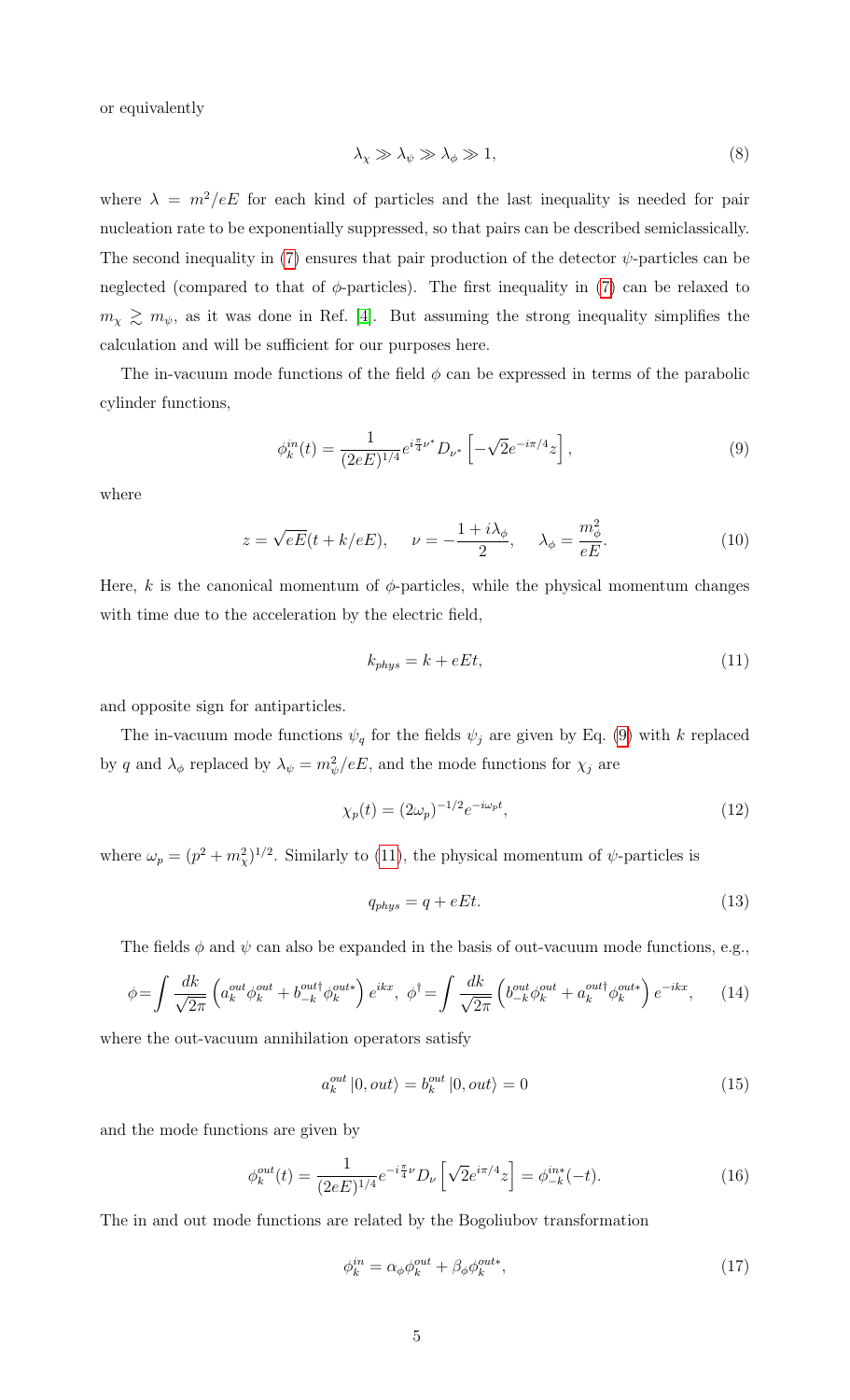where

$$
\alpha_{\phi} = \frac{\sqrt{2\pi}}{\Gamma(-\nu^*)} e^{i\frac{\pi}{4}(\nu^* - \nu)}, \quad \beta_{\phi} = e^{i\pi\nu^*}.
$$
\n(18)

These transformation coefficients satisfy

$$
|\beta_{\phi}|^2 = e^{-\pi\lambda_{\phi}} = \exp\left(-\frac{\pi m_{\phi}^2}{eE}\right),\tag{19}
$$

$$
|\alpha_{\phi}|^2 = 1 + |\beta_{\phi}|^2.
$$
 (20)

The quantity  $|\beta_{\phi}|^2 \ll 1$  is proportional to the  $\phi$ -pair creation rate.

The in-vacuum can also be expressed in terms of the out-vacuum as (see, e.g., [\[7\]](#page-18-5))

$$
|0,in\rangle_{\phi} = Z_{\phi} \exp\left[\frac{\beta_{\phi}^{*}}{\alpha_{\phi}^{*}} \int dk a_{k}^{out\dagger} b_{-k}^{out\dagger}\right] |out,0\rangle_{\phi} = Z_{\phi} \sum_{n} \frac{1}{n} \left(\frac{\beta_{\phi}^{*}}{\alpha_{\phi}^{*}}\right)^{n} \left(\int dk a_{k}^{out\dagger} b_{-k}^{out\dagger}\right)^{n} |0,out\rangle_{\phi}
$$
\n(21)

Here,

<span id="page-5-1"></span>
$$
Z_{\phi} = \left. _{\phi} \langle 0, out | 0, in \rangle_{\phi} \right. \tag{22}
$$

is the amplitude of producing no  $\phi$ -pairs and the *n*-th term in the Taylor expansion corresponds to a state with n pairs at late times. Similar relations can be written for the  $\psi$  field. The in-vacuum of all fields is just the tensor product

$$
|0,in\rangle = |0,in\rangle_{\phi}|0,in\rangle_{\psi(1)}|0,in\rangle_{\psi(2)}|0\rangle_{\chi(1)}|0\rangle_{\chi(2)}\tag{23}
$$

and similarly for out-vacuum. Since there is no pair production of  $\chi$  particles, the in- and out-vacua for the  $\chi$  fields are the same.

The amplitude  $Z_{\phi}$  for producing no  $\phi$ -pairs vanishes in an infinite spacetime volume. We shall therefore assume implicitly that the electric field is turned on for a finite time  $\mathcal{T},$  with the limits  $\mathcal{T} \to \infty$  and  $E \to 0$  taken at the end of the calculation. The limits are assumed to be taken in such a way that the probability of producing a pair per unit length  $({\sim |\beta_{\phi}|^2 \tau})$ remains finite. As we already mentioned, due to the mass hierarchy [\(7\)](#page-3-0) the rate of creation of  $\psi$ -pairs is negligible compared to that of  $\phi$ -pairs. Hence we will set  $Z_{\psi} = 1$ .

The interaction Hamiltonian density for our model is

$$
\mathcal{H}_{int} = g_1 \phi^\dagger \psi_1 \chi_1 + g_2 \phi^\dagger \psi_2 \chi_2 + h.c.
$$
\n(24)

We are interested in the process where  $\psi_1$  and  $\bar{\psi}_2$  particles in the initial state collide respectively with  $\phi$ -antiparticle and particle of the same pair, producing  $\chi_1$  and  $\chi_2$  particles in the final state, as illustrated in Fig. 2. Hence we choose the initial state as

<span id="page-5-0"></span>
$$
|i\rangle = d_{q(1)}^{\dagger} f_{q'(2)}^{\dagger} |0, in\rangle \equiv |q\bar{q}'\rangle , \qquad (25)
$$

where the bar over  $q'$  indicates that this is the momentum of an antiparticle, and to streamline the notation in the last step we suppressed the indices (1) and (2) specifying the type of  $\psi$ -particles.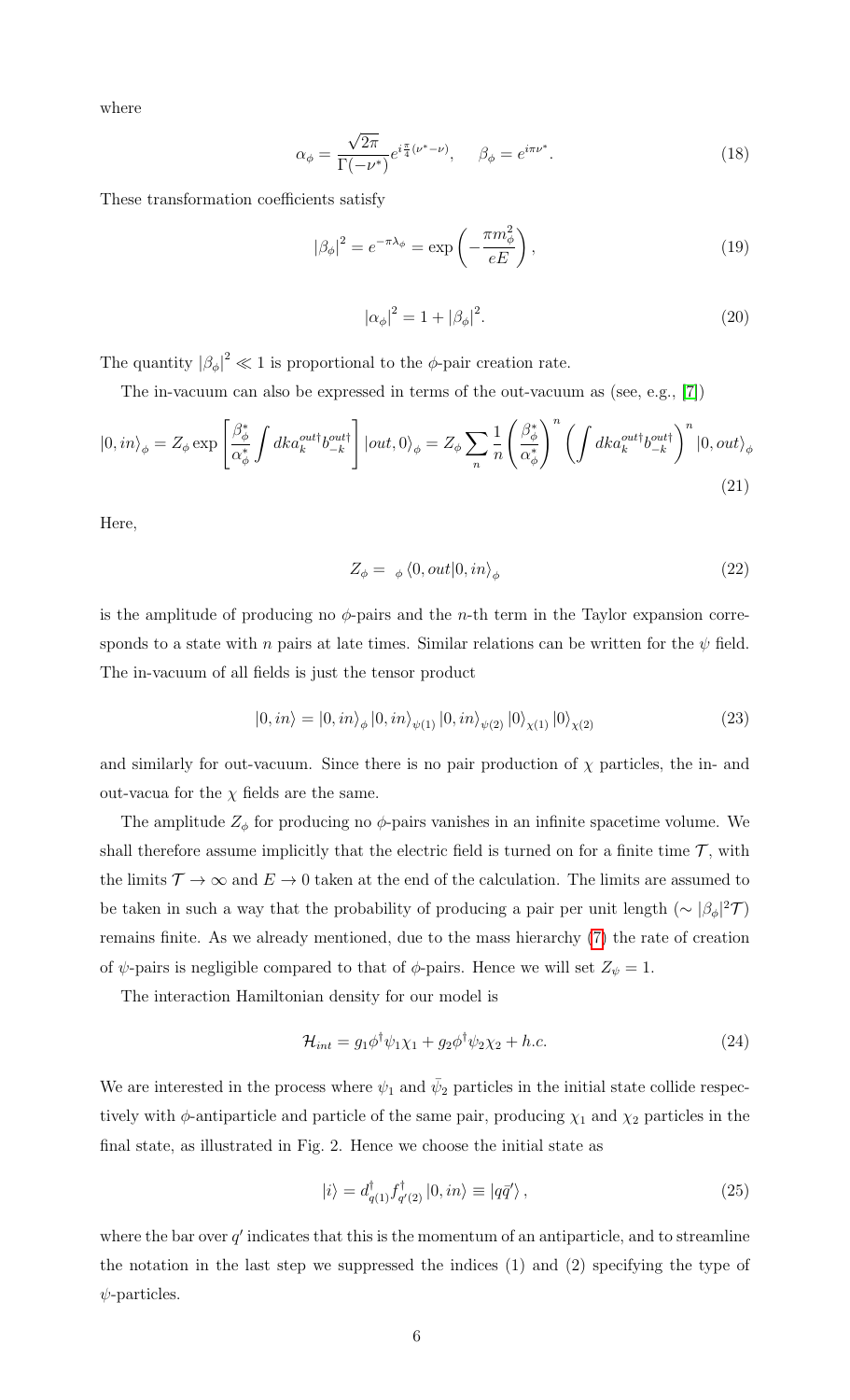

FIG. 2:  $\psi_1$  and  $\bar{\psi}_2$  detectors collide respectively with  $\bar{\phi}$  and  $\phi$  particles of a  $\phi\bar{\phi}$  pair, producing  $\chi_1$ and  $\chi_2$  particles in the final state.

The state [\(25\)](#page-5-0) evolves into

<span id="page-6-1"></span><span id="page-6-0"></span>
$$
|f\rangle = S|i\rangle, \tag{26}
$$

at  $t \to \infty$ , where

$$
S = 1 - i \int_{-\infty}^{\infty} dt H_{int}(t) - \frac{1}{2} \int_{-\infty}^{\infty} dt \int_{-\infty}^{\infty} dt' T\{H_{int}(t)H_{int}(t')\} + \dots \equiv 1 + S^{(1)} + S^{(2)} + \dots
$$
\n(27)

is the S-matrix. The  $\chi_1$ -particle distribution in the final state is given by

$$
\frac{dN_{\chi}}{dp} = \frac{\langle f | c_{p(1)}^{\dagger} c_{p(1)} | f \rangle}{\langle i | i \rangle}.
$$
\n(28)

For the process  $\psi_1 \bar{\psi}_2 \to \chi_1 \chi_2$  that we are interested in, the lowest order in  $g_i$  contribution to [\(28\)](#page-6-0) comes from the second order term in [\(27\)](#page-6-1),

$$
\langle f | c_p^{\dagger} c_p | f \rangle \to \int dp_1 \int dp'_1 \int dp_2 \int dp'_2 \langle q \bar{q}' | S_2^{\dagger} | p_1 p'_1 \rangle \langle p_1 p'_1 | c_p^{\dagger} c_p | p_2 p'_2 \rangle \langle p_2 p'_2 | S_2 | q \bar{q}' \rangle, \tag{29}
$$

where we have inserted two sets of intermediate states defined in the out-vacuum,

$$
|pp'\rangle \equiv c_{p(1)}^{\dagger} c_{p'(2)}^{\dagger} |0, out\rangle. \tag{30}
$$

Now, using the relation

$$
\langle p_1 p_1' | c_{p(1)}^\dagger c_{p(1)} | p_2 p_2' \rangle = \delta(p_1 - p) \delta(p - p_2) \delta(p_1' - p_2')
$$
\n(31)

we find

<span id="page-6-2"></span>
$$
\langle f | c_{p(1)}^{\dagger} c_{p(1)} | f \rangle = \int dp' |\mathcal{M}(p, p'|q, \bar{q}')|^2, \tag{32}
$$

where

$$
\mathcal{M} = \int dt \int dt' \langle pp' | T\{H_{int}(t)H_{int}(t')\} |q\bar{q}'\rangle \tag{33}
$$

has the meaning of the scattering amplitude for the process  $|q\bar{q}'\rangle \rightarrow |pp'\rangle$ .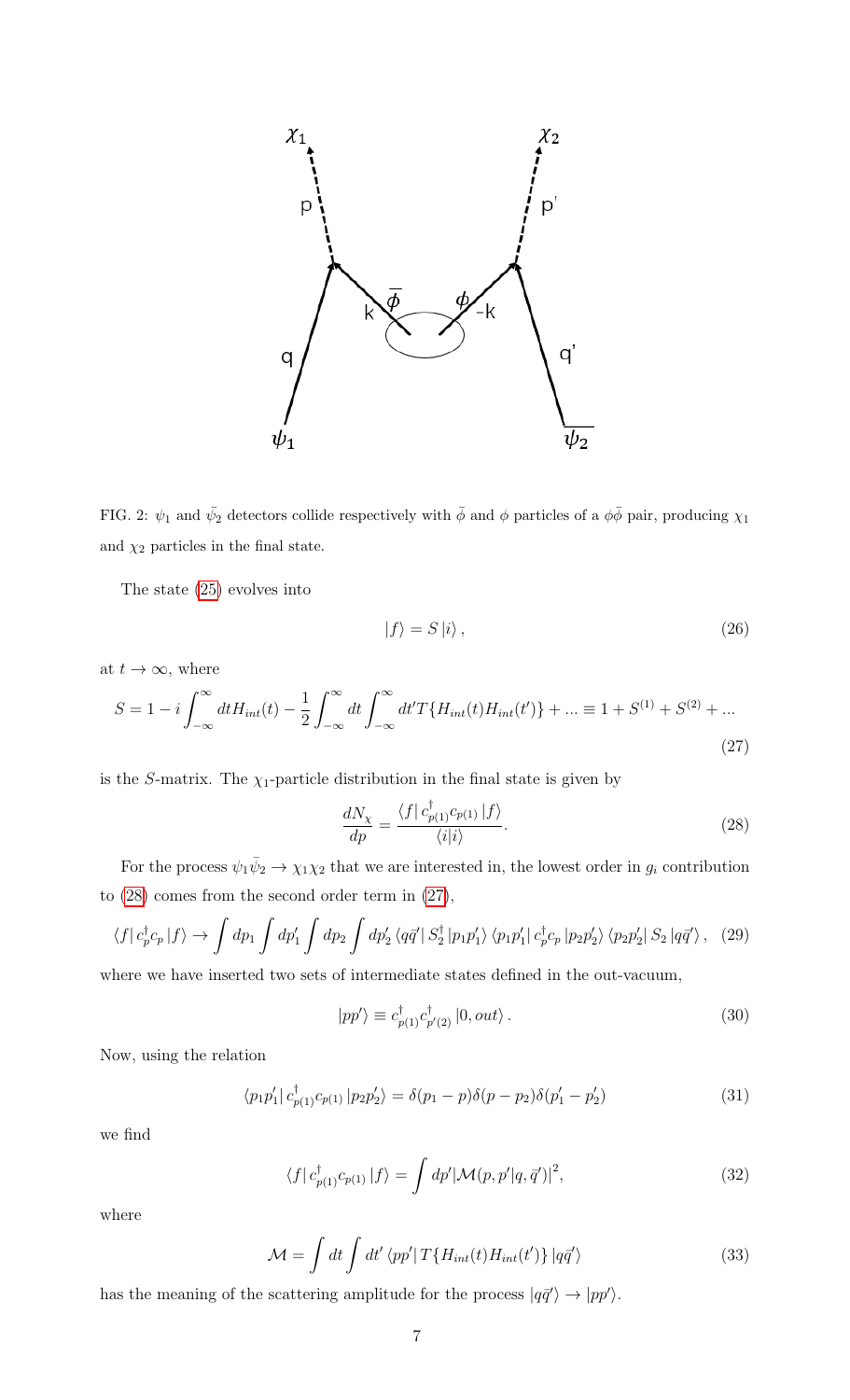### III. SINGLE DETECTOR

# A. Constant coupling

We shall first show how the results of Ref. [\[3\]](#page-18-1) can be reproduced in our formalism in the case of a single  $\psi$  particle detector. In this case the initial state is

<span id="page-7-0"></span>
$$
|i\rangle = d_q^{\dagger} |0, in\rangle \equiv |q\rangle , \qquad (34)
$$

the scattering process is  $\psi \to \chi \phi$ , and the lowest order in g contribution to [\(28\)](#page-6-0) comes from the first order term in [\(27\)](#page-6-1):

$$
\langle f | c_p^{\dagger} c_p | f \rangle \to \int dp_1 \int dk_1 \int dp_2 \int dk_2 \langle q | S_1^{\dagger} | p_1 k_1 \rangle \langle p_1 k_1 | c_p^{\dagger} c_p | p_2 k_2 \rangle \langle p_2 k_2 | S_1 | q \rangle, \quad (35)
$$

where we have inserted two sets of intermediate states

<span id="page-7-4"></span>
$$
|pk\rangle \equiv c_p^{\dagger} a_k^{out^{\dagger}} |0, out\rangle. \tag{36}
$$

In this section we do not distinguish between the two kinds of  $\psi$  and  $\chi$  particles. Using that

$$
\langle p_1 k_1 | c_p^{\dagger} c_p | p_2 k_2 \rangle = \delta(p_1 - p) \delta(p - p_2) \delta(k_1 - k_2)
$$
\n(37)

we obtain

$$
\langle f | c_p^{\dagger} c_p | f \rangle = \int dk |{\cal M}(p,k|q)|^2,\tag{38}
$$

where

$$
\mathcal{M}(p,k;q) = \int dt \langle pk | H_{int}(t) | q \rangle.
$$
 (39)

To calculate the amplitude  $\mathcal{M}$ , we shall use the representation [\(21\)](#page-5-1) for the in-vacuum in the initial state [\(34\)](#page-7-0). Only the  $n = 1$  term gives a nonzero contribution. It corresponds to the process where  $\psi$  scatters on the  $\phi$  antiparticle of a pair, while the  $\phi$  particle propagates to the final state:

$$
\mathcal{M} = g Z_{\phi} \frac{\beta^*}{\alpha^*} \int dx \int dt \int dk' \langle 0, out | c_{p} a_{k} {\phi^{\dagger} \psi \chi} \rangle(x, t) d_{q}^{\dagger} a_{k'}^{out\dagger} b_{-k'}^{out\dagger} |0, out \rangle. \tag{40}
$$

A straightforward calculation gives

<span id="page-7-3"></span><span id="page-7-1"></span>
$$
\mathcal{M} = g Z_{\phi} \frac{\beta_{\phi}^*}{\alpha_{\phi}^*} \delta(p + k - q) \mathcal{A}, \tag{41}
$$

where

$$
\mathcal{A} = \int dt \psi_q^{out}(t) \phi_{q-p}^{out}(t) \chi_{-p}^*(t). \tag{42}
$$

Here we have used an expansion of the field operators  $\phi$  and  $\psi$  in out-vacuum modes.

To make a connection with the calculations in Ref. [\[3\]](#page-18-1), it will be useful to express the amplitude  $A$  in terms of in-vacuum mode functions. To this end, we use Eq. [\(16\)](#page-4-2) and change the integration variable t in [\(42\)](#page-7-1) to  $-t$ . This gives

<span id="page-7-2"></span>
$$
\mathcal{A} = \int dt \psi_{-q}^{in*}(t) \phi_{p-q}^{in*}(t) \chi_{-p}(t), \qquad (43)
$$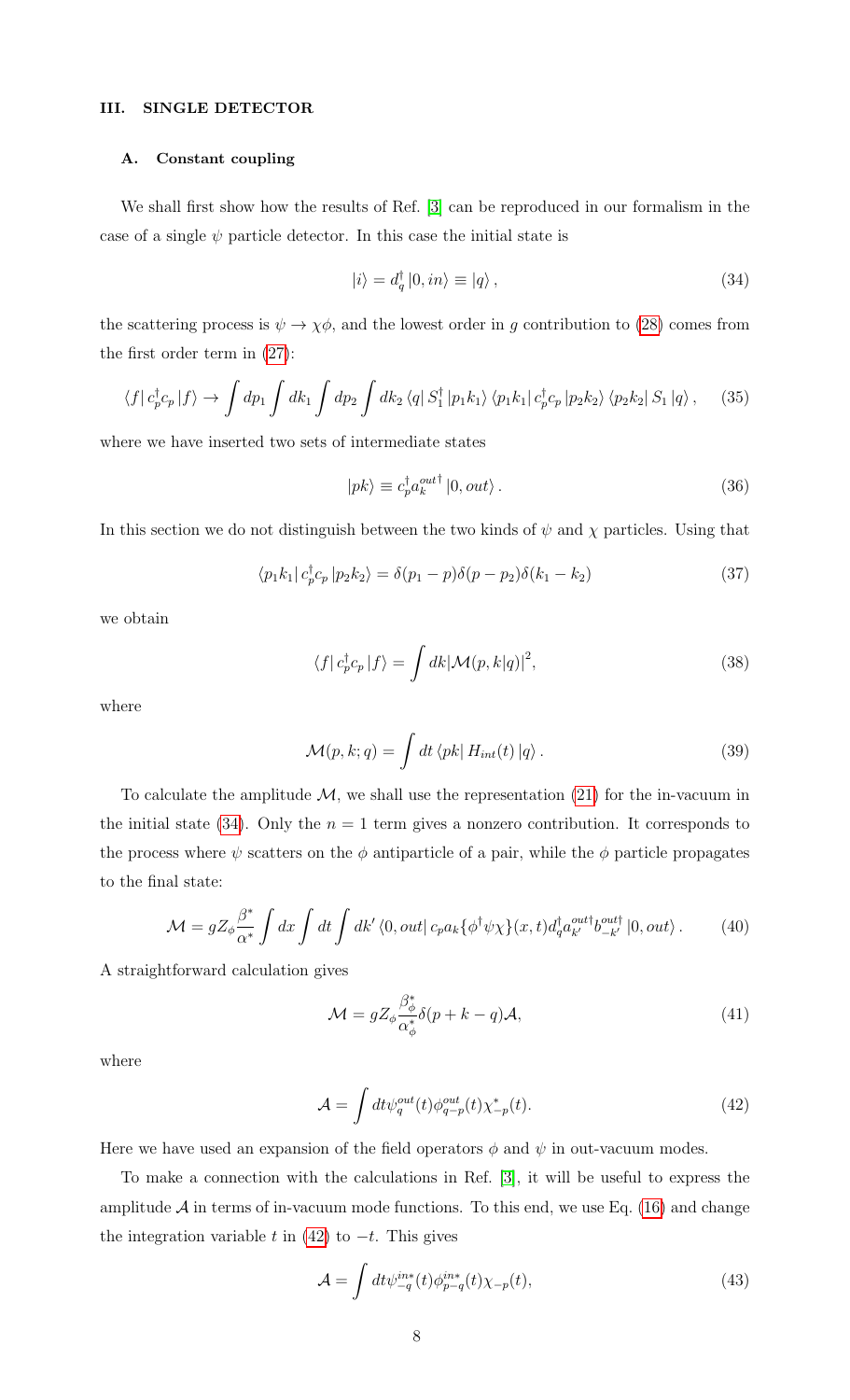where we have used that  $\chi^*_{-p}(-t) = \chi_{-p}(t)$ .

The integral in Eq. [\(43\)](#page-7-2) was calculated in Ref. [\[3\]](#page-18-1), where it was denoted  $\mathcal{A}_{\psi}(-q, -p)$ . With account taken of the mass hierarchy [\(7\)](#page-3-0), it can be simplified to (see Appendix A)

<span id="page-8-4"></span>
$$
|\mathcal{A}| \approx \frac{1}{\sqrt{2eE}m_{\chi}}\sqrt{\frac{\pi}{\omega_p}}.\tag{44}
$$

Substituting this in Eq.  $(41)$  for M and then in Eq.  $(38)$ , we find

$$
\langle f | c_p^{\dagger} c_p | f \rangle = \delta(0) |Z_{\phi}|^2 \left| \frac{\beta_{\phi}}{\alpha_{\phi}} \right|^2 \frac{\pi g^2}{2e E m_{\chi}^2 \omega_p}.
$$
 (45)

The infinite factor  $\delta(0)$  appears in the above equation because we used plane wave states normalized to a  $\delta$ -function,

<span id="page-8-0"></span>
$$
\langle q|q'\rangle = \delta(q - q').\tag{46}
$$

Then the denominator of Eq. [\(28\)](#page-6-0) is  $\langle q|q\rangle = \delta(0)$  and the momentum distribution of  $\chi$ particles becomes

$$
dN_{\chi} = g^2 |Z_{\phi}|^2 \left| \frac{\beta_{\phi}}{\alpha_{\phi}} \right|^2 |\mathcal{A}|^2 dp = |Z_{\phi}|^2 \left| \frac{\beta_{\phi}}{\alpha_{\phi}} \right|^2 \frac{\pi^2 g^2}{2e E m_{\chi}^2} \frac{dp}{\omega_p}.
$$
 (47)

Apart from the factor  $|Z_{\phi}|^2$ , this is in agreement with the result of [\[3\]](#page-18-1).

#### B. Time-dependent coupling

The  $\chi$ -particle distribution in Eq. [\(47\)](#page-8-0) is Lorentz invariant, so it cannot be used to determine the rest frame of pair nucleation. To address this problem, Ref. [\[3\]](#page-18-1) introduced a variable coupling, such that the detector is turned on only for a finite period of time  $\Delta t \sim T$ around  $t = 0$  in the rest frame of the detector. This was implemented by replacing the coupling constant g with a variable coupling  $g(t) = gf(t)$ , where

<span id="page-8-3"></span>
$$
f(t) = \exp(-t^2/T^2). \tag{48}
$$

The canonical momentum of  $\psi$  was chosen as  $q = 0$ , so that the physical momentum at  $t = 0$ is  $q_{phys}(0) = 0$ . Furthermore, it was assumed that

<span id="page-8-1"></span>
$$
m_{\psi} \gg eET \gg m_{\phi},\tag{49}
$$

The first inequality in [\(49\)](#page-8-1) ensures that  $\psi$  detectors are not significantly accelerated by the electric field during the time  $T$  when the detector is on. We note that it follows from Eq. [\(49\)](#page-8-1) that

<span id="page-8-2"></span>
$$
eET^2 \gg \frac{m_{\phi}^2}{eE} = \lambda_{\phi} \gg 1. \tag{50}
$$

For any physical momentum  $q_{phys}$  of the  $\psi$  detector, the classical kinematics of the scattering process  $\psi \bar{\phi} \to \chi$  allows only two values for the momentum  $k_{phys}$  of  $\bar{\phi}$ : one where  $\bar{\phi}$ hits  $\psi$  from the left and the other where it hits from the right [\[3\]](#page-18-1):

$$
2m_{\psi}^{2}k_{phys} = M^{2}q_{phys} \pm \sqrt{q_{phys}^{2} + m_{\psi}^{2}} \sqrt{M^{4} - 4m_{\phi}^{2}m_{\psi}^{2}},
$$
\n(51)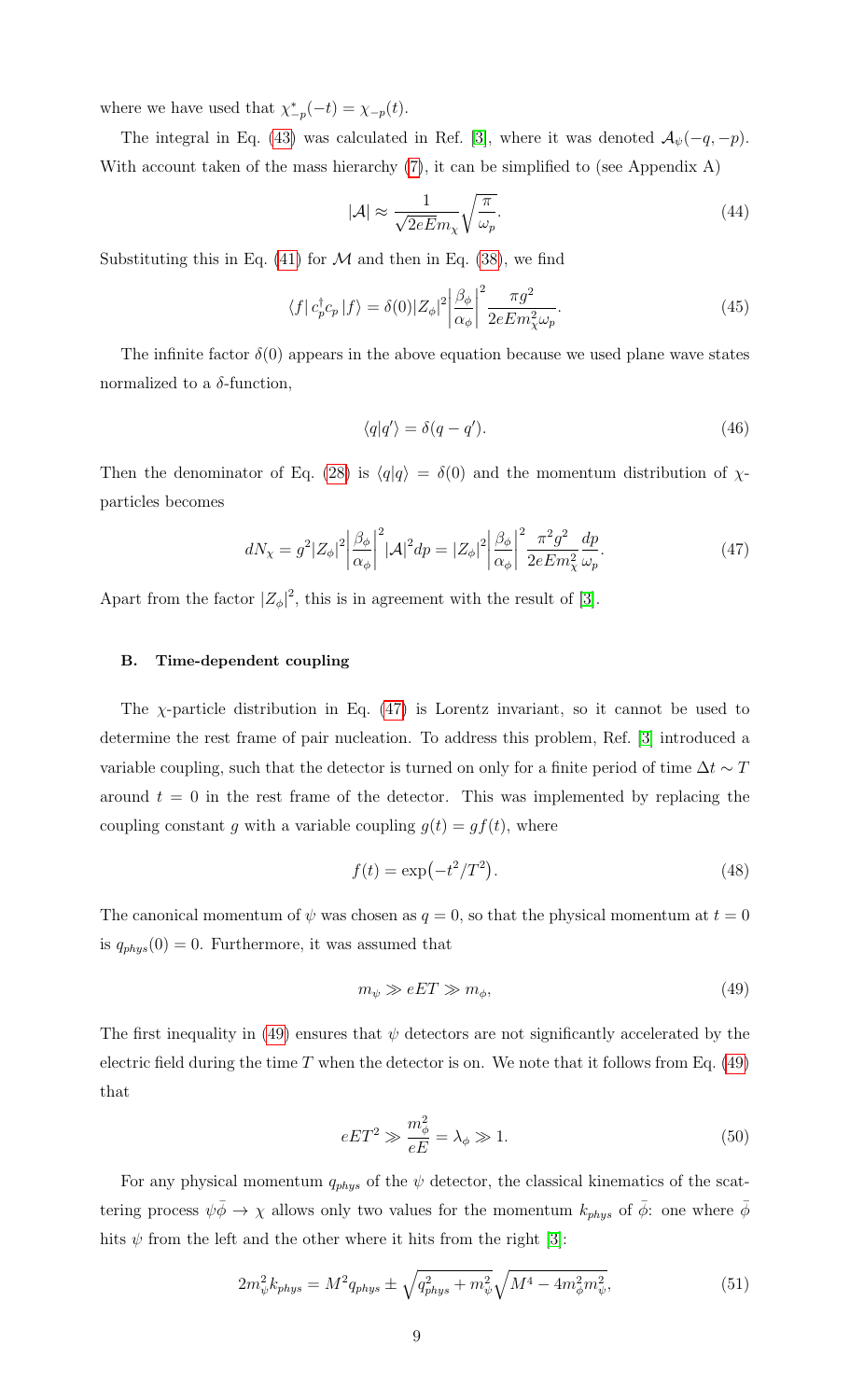where  $M^2 \equiv m_{\chi}^2 - m_{\psi}^2 - m_{\phi}^2$ . The upper and lower signs in Eq. [\(51\)](#page-8-2) correspond to  $\bar{\phi}$  hitting from the left and from the right, respectively.<sup>2</sup> With the electric field directed to the right  $(E > 0)$ , it was shown in Ref. [\[3,](#page-18-1) [4\]](#page-18-2) that  $\bar{\phi}$ -particles hit predominantly from the right, that is with  $k_{phys} < 0$ . Collisions with  $k_{phys} > 0$  are exponentially suppressed.

Since our goal is to study two detectors moving relative to one another, we will need to deal with a more general situation, when the momentum of the detector particle is  $q \neq 0$ . It will be sufficient for our purposes, and will also simplify the analysis, to consider ultrarelativistic detectors with  $|q| \gg m_{\psi}$ . The classical equation [\(51\)](#page-8-2) holds only approximately, but it proved to be fairly accurate in Refs. [\[3,](#page-18-1) [4\]](#page-18-2), so we will use it as a guide for what one can expect in a quantum scattering process. Expanding Eq. [\(51\)](#page-8-2) in small parameters  $m_{\psi}/|q|$  and  $m_{\phi}m_{\psi}/M^2$ , we obtain

$$
2m_{\psi}^{2}k_{phys} = M^{2} \left[ q - |q| - \frac{m_{\psi}^{2}}{2|q|} + \frac{2m_{\phi}^{2}m_{\psi}^{2}}{M^{4}}|q| \right]. \tag{52}
$$

Here we used the lower sign in [\(51\)](#page-8-2), anticipating that  $\bar{\phi}$  particles will hit predominantly from the right. With a further assumption that

<span id="page-9-5"></span><span id="page-9-4"></span><span id="page-9-0"></span>
$$
|q| \gg M^2 / m_\phi \tag{53}
$$

we can neglect the third term in square brackets of Eq. [\(52\)](#page-9-0). Then we find

$$
k_{phys} \approx p \approx \left(\frac{M}{m_{\psi}}\right)^2 q \quad \text{for} \quad q < 0 \tag{54}
$$

and

$$
k_{phys} \approx \left(\frac{m_{\phi}}{M}\right)^2 q, \quad p \approx q \quad \text{for} \quad q > 0,\tag{55}
$$

where  $p = q_{phys} + k_{phys}$  is the momentum of the  $\chi$ -particle. This suggests that for sufficiently large positive q the  $\bar{\phi}$  particle can be detected moving with a large momentum in the "wrong" direction (that is, to the right).

Let us now turn to a quantum description of the scattering. For a time-dependent coupling Eq. [\(43\)](#page-7-2) is replaced by

<span id="page-9-1"></span>
$$
\mathcal{A} = \int dt f(t) \psi_{-q}^{in*}(t) \phi_{p-q}^{in*}(t) \chi_{-p}(t). \tag{56}
$$

Note that since  $f(-t) = f(t)$ , we could still use the change of integration variable  $t \to -t$  to transform from out- to in-modes, as we did in Eqs. [\(42\)](#page-7-1), [\(43\)](#page-7-2). The  $\psi$  mode function appearing in Eq. [\(56\)](#page-9-1) is given by

$$
\psi_{-q}^{in*}(t) = \frac{1}{(2eE)^{1/4}} e^{-i\frac{\pi}{4}\nu_{\psi}} D_{\nu_{\psi}} \left[ -\sqrt{2}e^{i\pi/4} z \right],
$$
\n(57)

where  $z =$ √  $eE(t - q/eE)$ . With  $f(t)$  from Eq. [\(48\)](#page-8-3), we shall assume that

<span id="page-9-3"></span><span id="page-9-2"></span>
$$
|q| \gg eET,\tag{58}
$$

<sup>&</sup>lt;sup>2</sup> Note that our notation differs from that in [\[3\]](#page-18-1), where they denote the momentum of  $\bar{\phi}$  by  $-k$ .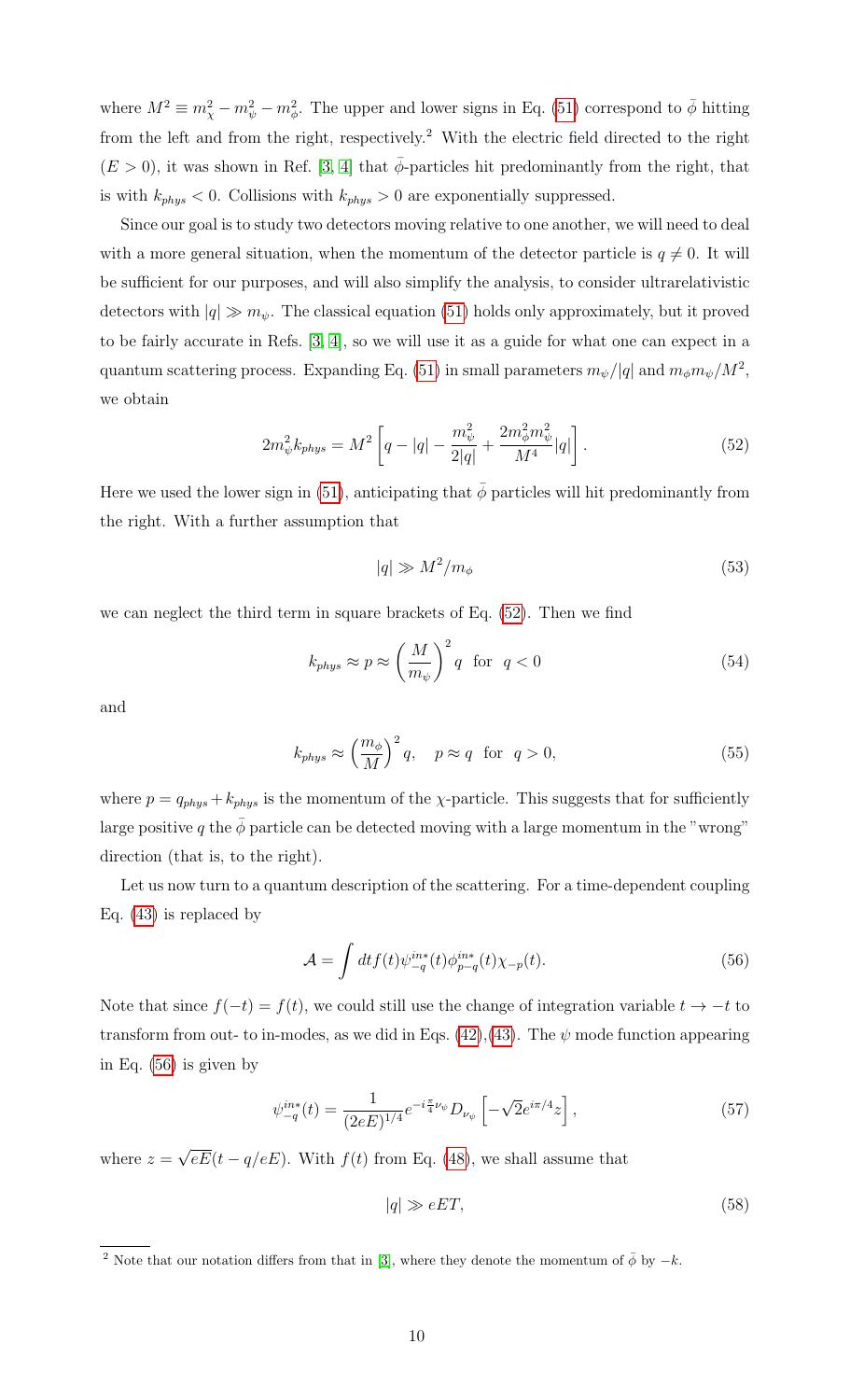so the physical momentum  $q_{phys}$  does not change significantly during the time when the detector is on. Imposing a further constraint on  $q$ ,

<span id="page-10-4"></span><span id="page-10-1"></span><span id="page-10-0"></span>
$$
|q| \gg \frac{m_{\psi}^2}{\sqrt{eE}},\tag{59}
$$

we can use the asymptotic form of the parabolic cylinder function in [\(57\)](#page-9-2) with  $|z| \gg |\nu_{\psi}|$ . For  $q > 0$  and  $|t| \lesssim T$  we have  $z < 0$  and [\[8\]](#page-18-6)

$$
D_{\nu_{\psi}}\left[-\sqrt{2}e^{i\pi/4}z\right] \approx 2^{\nu_{\psi}/2}e^{i\pi\nu_{\psi}/4}(-z)^{\nu_{\psi}}e^{-i\frac{z^2}{2}} \tag{60}
$$

The factor  $(-z)^{\nu_{\psi}}$  can be represented as

$$
(-z)^{\nu_{\psi}} = \left(\frac{q}{\sqrt{eE}}\right)^{-\frac{1}{2}(1+i\lambda_{\psi})} e^{\nu_{\psi}\ln\left(1-\frac{eEt}{q}\right)} \approx \left(\frac{\sqrt{eE}}{q}\right)^{1/2} e^{-\nu_{\psi}\frac{eEt}{q}},\tag{61}
$$

where in the last step we have expanded the logarithm in Taylor series, keeping only the first term. This term can be large for some parameter values, while it can be verified that the next term is  $\ll 1$ . We have also dropped an irrelevant overall phase factor. (We will continue dropping such factors in what follows.)

Combining Eqs.  $(57)$ ,  $(60)$  and  $(61)$ , we can write

$$
\psi_{-q}^{in*}(t) \approx \frac{1}{\sqrt{2q}} e^{iqt} e^{i(m_{\psi}^2/2q)t} e^{-\frac{i}{2}eEt^2} \approx \frac{1}{\sqrt{2q}} e^{i\epsilon_q t} e^{-\frac{i}{2}eEt^2} \qquad (q > 0)
$$
\n(62)

where

<span id="page-10-2"></span>
$$
\epsilon_q = \sqrt{q^2 + m_\psi^2} \approx q \left( 1 + \frac{m_\psi^2}{2q^2} \right). \tag{63}
$$

Similarly, for  $q < 0$ ,  $z > 0$  we obtain

$$
\psi_{-q}^{in*}(t) \approx \frac{1}{\sqrt{-2q}} e^{i\epsilon_q t} e^{\frac{i}{2}eEt^2} \qquad (q < 0)
$$
\n(64)

We will now impose additional restrictions on  $q$  which will allow us to use the approximate forms [\(62\)](#page-10-2) and [\(64\)](#page-10-3) for the  $\phi$  mode function in Eq. [\(56\)](#page-9-1). For  $q > 0$  we expect the amplitude to be peaked at

<span id="page-10-3"></span>
$$
k = p - q \approx \left(\frac{m_{\phi}}{M}\right)^2 q.
$$
\n(65)

The conditions analogous to Eqs. [\(58\)](#page-9-3), [\(59\)](#page-10-4) are  $|k| \gg eET$  and  $z_{\phi} \approx (p - q)$ / √  $eE \gg |\nu_\phi| \approx$  $m_{\phi}^2/2eE$ . They imply the following restrictions on q:

<span id="page-10-6"></span><span id="page-10-5"></span>
$$
|q| \gg \frac{m_{\chi}^2}{m_{\phi}^2} eET,\tag{66}
$$

$$
q \gg \frac{M^2}{\sqrt{eE}} \approx \frac{m_\chi^2}{\sqrt{eE}}.\tag{67}
$$

Note that with the conditions [\(66\)](#page-10-5), [\(67\)](#page-10-6) the constraints [\(58\)](#page-9-3) and [\(59\)](#page-10-4) are also satisfied.

Now, if q obeys the conditions  $(66)$ ,  $(67)$ , we can estimate the amplitude  $(56)$  using the asymptotic forms of the mode functions  $\psi_{-q}^*$  and  $\phi_{p-q}^*$ :

$$
\mathcal{A} \approx \frac{1}{\sqrt{8q(p-q)\omega_p}} \int dt \exp\left[-\frac{t^2}{T^2} + i(\epsilon_q + \xi_{p-q} - \omega_p)t\right]
$$
(68)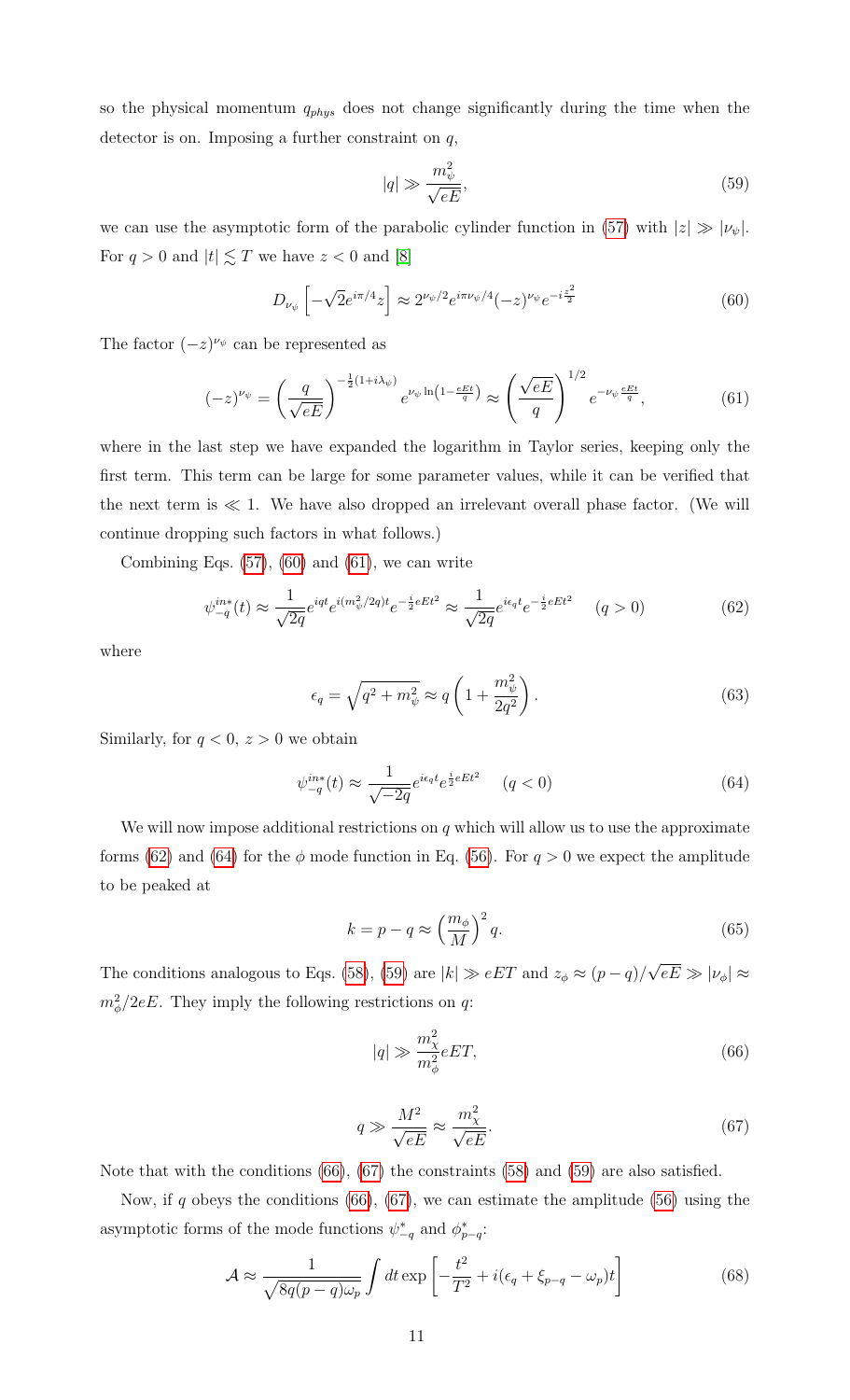<span id="page-11-0"></span>
$$
=\frac{\sqrt{\pi}T}{\sqrt{8q(p-q)\omega_p}}\exp\left[-\frac{T^2}{4}(\epsilon_q+\xi_{p-q}-\omega_p)^2\right],\tag{69}
$$

where  $\xi_k = \sqrt{k^2 + m_\phi^2}$  and we have again dropped an overall phase factor. Note that the factors  $\exp\left(\pm\frac{i}{2}\right)$  $\frac{i}{2}eEt^2$ ) cancelled out in the integrand, because we used the asymptotic form of  $\psi_{-q}^*$  for  $-q < 0$  and that of  $\phi_{p-q}^*$  for  $p-q > 0$ .

The exponential factor in Eq. [\(69\)](#page-11-0) can be interpreted as expressing energy conservation in the collision with an accuracy  $\sim 2/T$ . As expected, the amplitude [\(69\)](#page-11-0) has a peak at the values [\(55\)](#page-9-4), where it can be approximately expressed as

$$
\mathcal{A} \approx \sqrt{\frac{\pi}{2}} \frac{m_{\chi} T}{2m_{\phi} q^{3/2}} \exp\left[ -\frac{m_{\chi}^8 T^2}{16m_{\phi}^4 q^4} \left( p - q - \frac{m_{\phi}^2}{m_{\chi}^2} q \right)^2 \right].
$$
 (70)

The top of the peak is at  $k = p - q = \left(\frac{m_{\phi}}{m}\right)^{2}$  $m_\chi$  $\int_{a}^{2} q$  and its width is

<span id="page-11-1"></span>
$$
\frac{\delta k}{k} \sim \frac{q}{m_{\chi}^2 T}.\tag{71}
$$

We assumed that q satisfies the conditions [\(66\)](#page-10-5), [\(67\)](#page-10-6), which imply respectively that  $\delta k/k \gg$  $eE/m_\phi^2$  and  $\delta k/k \gg 1/$ √ eET. In both cases the right-hand side is  $\ll 1$ , so we can choose the parameters so that  $\delta k/k \ll 1$  and the momentum of  $\bar{\phi}$  can be measured with a good accuracy.

For q large and negative we have  $-q > 0$  and  $p - q < 0$ , so again the factors  $\exp\left(\pm\frac{i}{2}\right)$  $\frac{i}{2}eEt^2$ cancel out in the time integral and the amplitude is still given by Eq. [\(70\)](#page-11-1). In this case the peak is located at the values [\(54\)](#page-9-5) and

$$
\mathcal{A} \approx \sqrt{\frac{\pi}{2}} \frac{m_{\psi} T}{2m_{\chi}|q|^{3/2}} \exp\left[ -\frac{m_{\psi}^8 T^2}{16m_{\chi}^4 q^4} \left( p - \frac{m_{\chi}^2}{m_{\psi}^2} q \right)^2 \right].
$$
 (72)

The conditions on  $q$  in this case are less restrictive.

We have thus found that a  $\psi$  detector moving with a large positive momentum can detect a  $\bar{\phi}$  particle moving to the right, in agreement with classical expectations. Note that this is not in contradiction with the results of Ref. [\[3\]](#page-18-1): the  $\bar{\phi}$  particle is moving to the left in the rest frame of the detector. Eqs. [\(54\)](#page-9-5), [\(55\)](#page-9-4) can of course be obtained using a Lorentz transformation from the frame where  $q = 0$ . An interesting situation arises when we have two detectors moving towards one another with large Lorentz factors. This will be discussed in the next Section.

#### IV. TWO DETECTORS

Let us now go back to the scattering amplitude [\(33\)](#page-6-2) for two detectors. Once again we use the representation [\(21\)](#page-5-1) for the in-vacuum in the initial state [\(25\)](#page-5-0). Only  $n = 0$  and  $n = 1$ terms give nonzero contributions,

$$
\mathcal{M} = \mathcal{M}^{(0)} + \mathcal{M}^{(1)}.\tag{73}
$$

 $\mathcal{M}^{(1)}$  corresponds to the process we are interested in (illustrated in Fig. 2), where  $\bar{\psi}_2$  and  $\psi_1$  scatter on the  $\phi$  particle and antiparticle of the same pair, while  $\mathcal{M}^{(0)}$  corresponds to a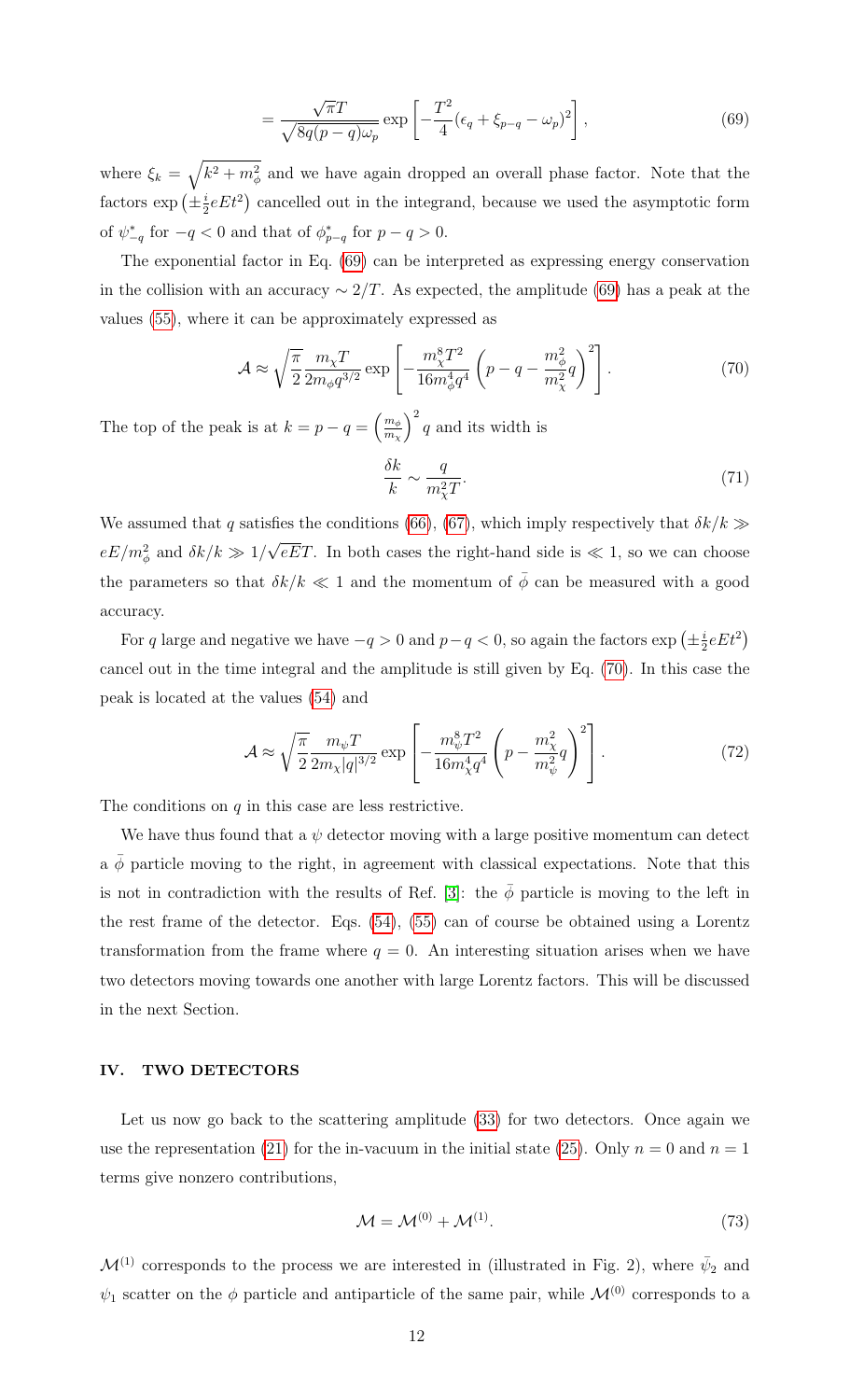

FIG. 3: Feynman diagram for the direct scattering  $\psi_1 \bar{\psi}_2 \to \chi_1 \chi_2$ . The dotted line shows the virtual pair of  $\phi$  particle and antiparticle.

direct scattering  $\psi_1 \bar{\psi}_2 \to \chi_1 \chi_2$  by exchange of a virtual  $\phi$  particle. The Feynman diagram for the latter process is shown in Fig. 3. The two processes can be easily distinguished observationally (in the case of a time-dependent coupling). For a direct scattering, the total energy of the  $\chi$  particles in the final state is approximately equal to that of the initial  $\psi$ particles. (This is because the energy is approximately conserved during the collision.) On the other hand, for the process shown in Fig. 2 the final energy can be significantly larger, due to the contribution of the  $\phi\bar{\phi}$  pair. We will focus on the calculation of  $\mathcal{M}^{(1)}$  in what follows.

We have

$$
\mathcal{M}^{(1)} = Z_{\phi} \frac{\beta_{\phi}^{*}}{\alpha_{\phi}^{*}} \int dxdt g_{1}(t) \int dx'dt' g_{2}(t') \int dk \langle 0, out | c_{p} c_{p'} {\phi^{\dagger} \psi_{1} \chi_{1}}_{x} \} _{xt} {\phi \psi_{2}^{\dagger} \chi_{2}}_{x't'} d_{q}^{\dagger} f_{q'}^{\dagger} a_{k}^{out\dagger} b_{-k}^{out\dagger} |0, out \rangle ,
$$
\n
$$
(74)
$$

where we allowed for the time dependence of the couplings  $g_1$ ,  $g_2$  and used curly brackets to group the fields depending on  $x, t$  and on  $x', t'$ . A straightforward calculation gives

$$
\mathcal{M}^{(1)} = Z_{\phi} \frac{\beta_{\phi}^{*}}{\alpha_{\phi}^{*}} \delta(p + p' - q - q') \int dt g_{1}(t) \psi_{q}^{out}(t) \phi_{q-p}^{out}(t) \chi_{-p}^{*}(t) \int dt' g_{2}(t') \psi_{-q'}^{out}(t') \phi_{p'-q'}^{out}(t') \chi_{-p'}^{*}(t'),
$$
\n
$$
(75)
$$

where we have used an expansion of the field operators  $\psi$  and  $\phi$  in out-vacuum modes.

### A. Constant couplings

We first consider the case of constant couplings,  $g_i = \text{const.}$  Then in the center of mass frame of the two detector particles,  $q + q' = 0$ , the two integrals in Eq. [\(75\)](#page-12-0) are equal to one another (apart from the constant factors  $g_i$ ) and we obtain

<span id="page-12-0"></span>
$$
\mathcal{M}_{cm}^{(1)} = g_1 g_2 Z_\phi \frac{\beta_\phi^*}{\alpha_\phi^*} \delta(p+p') \mathcal{A}^2,\tag{76}
$$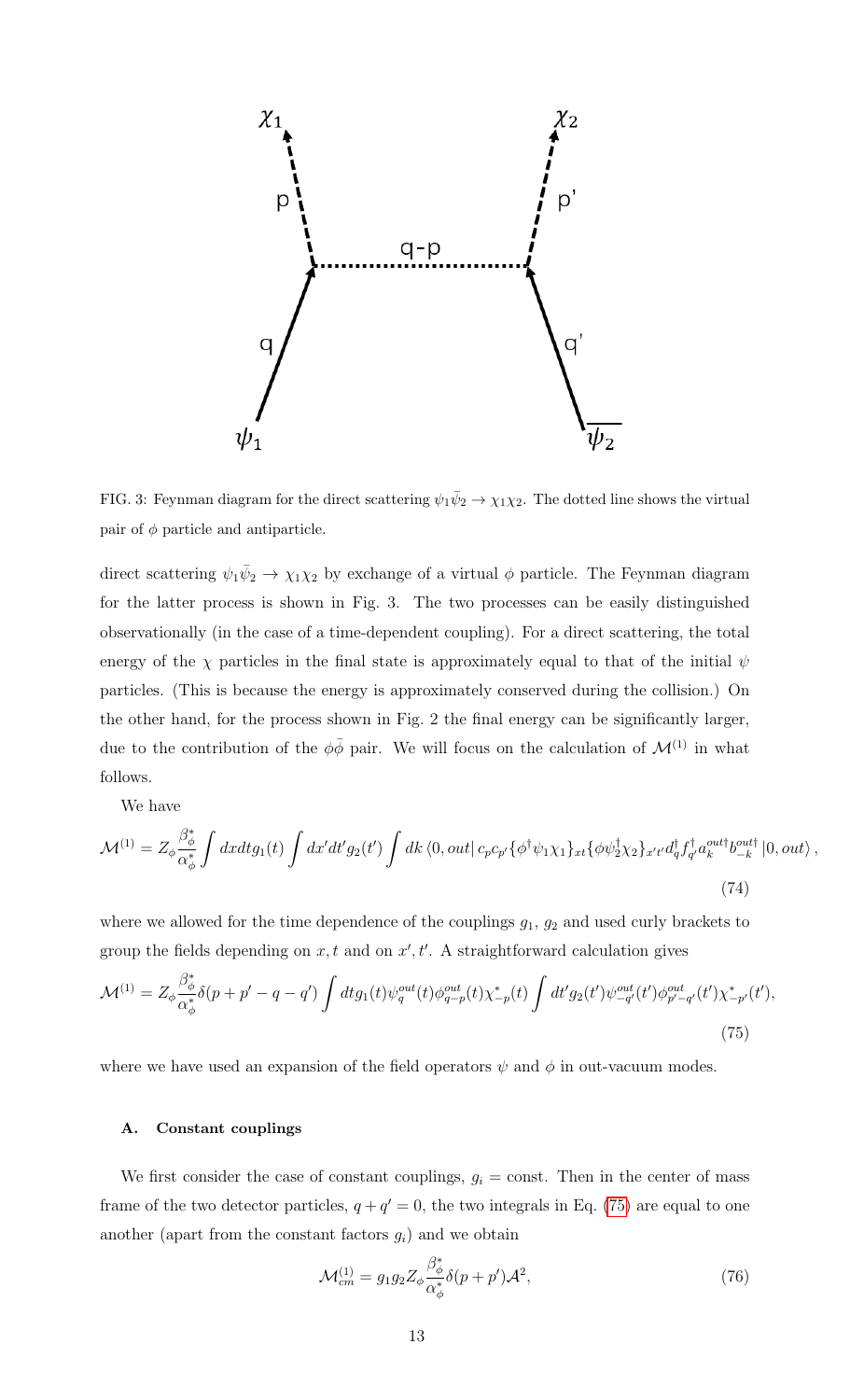where  $A$  is the same as in Eq. [\(42\)](#page-7-1) for single detector and is approximately given by [\(44\)](#page-8-4). Hence we obtain

$$
\left|\mathcal{M}_{cm}^{(1)}\right| = \delta(p+p')|Z_{\phi}| \frac{|\beta_{\phi}|}{|\alpha_{\phi}|} \frac{\pi g_1 g_2}{2eE m_{\chi}^2 \omega_p}.
$$
\n(77)

and

$$
\langle f | c_{p(1)}^{\dagger} c_{p(1)} | f \rangle = \delta(0) |Z_{\phi}|^2 \left| \frac{\beta_{\phi}}{\alpha_{\phi}} \right|^2 \frac{\pi^2 g_1^2 g_2^2}{(2eE)^2 m_{\chi}^4 \omega_p^2}.
$$
 (78)

As before, the infinite factor  $\delta(0)$  appears in the above equation because we used plane wave states normalized to a  $\delta$ -function. Finitely normalized states could be obtained if instead we used periodic boundary conditions with a large periodicity scale L. The momentum spectrum would then be discrete and the states would be normalized as

$$
\langle q|q'\rangle = \delta_{q,q'}(L/2\pi),\tag{79}
$$

where  $\delta_{q,q'}$  is the Kroneker delta. Then the  $\delta(0)$  gets replaced by  $L/2\pi$  and the denominator of Eq. [\(28\)](#page-6-0) is replaced by

<span id="page-13-0"></span>
$$
\langle q, \bar{q}' | q, \bar{q}' \rangle = (L/2\pi)^2. \tag{80}
$$

Hence the momentum distribution of  $\chi_1$ -particles becomes

$$
\frac{dN_{\chi}}{dp} = |Z_{\phi}|^2 \left| \frac{\beta_{\phi}}{\alpha_{\phi}} \right|^2 \frac{\pi^3 g_1^2 g_2^2}{2e^2 E^2 m_{\chi}^4} \frac{1}{L \omega_p^2}.
$$
\n(81)

It is clear from the symmetry that the distribution of  $\chi_2$  particles in the center of mass frame is the same.

It is interesting to compare this distribution with that for a single detector particle, Eq. [\(47\)](#page-8-0). The dimensionless scattering amplitudes  $g_1^2/eEm_\chi^2$  and  $g_2^2/eEm_\chi^2$  in Eq. [\(81\)](#page-13-0) indicate that scatterings with both detector  $\psi$ -particles are involved. The factor  $|\beta_{\phi}|^2$  accounts for the probability of Schwinger pair creation. Note that there is only one factor of  $|\beta_{\phi}|^2$ in [\(81\)](#page-13-0), indicating that both detector particles scatter on  $\phi$ -particles of the same pair. The factor  $|Z_{\phi}|^2$  is the probability that no other pairs are produced. The factor L in the denominator can be understood as follows. Our initial state of plane waves for the two detector particles corresponds to uniform fluxes of  $\psi$  and  $\psi$  particles. If  $\psi$  hits a  $\phi$ -antiparticle, then in order for  $\bar{\psi}$  to hit the particle of the same pair, its impact parameter has to be appropriately fine-tuned within a finite length  $\Delta x$ . Then  $dN_{\chi}/dp$  should be proportional to  $\Delta x/L$ . (Eq. [\(81\)](#page-13-0) suggests that the impact parameter should be localized within  $\Delta x \sim \omega_p^{-1}$ .) In other words, the factor  $1/L$  can be interpreted as the density n of detectors, and the number of  $\chi$ -particles in the final state should be proportional to this density.

# B. Time dependent couplings

We now consider time dependent couplings,  $g_i(t) = g_i f(t - \tau_i)$  with  $f(t)$  from Eq. [\(48\)](#page-8-3), so each detector is turned on only for a finite period of time  $\sim T$  around  $t = \tau_i$  (i = 1, 2). Then we can rewrite Eq. [\(75\)](#page-12-0) as

<span id="page-13-1"></span>
$$
\mathcal{M}^{(1)} = g_1 g_2 Z_\phi \frac{\beta_\phi^*}{\alpha_\phi^*} \delta(p + p' - q - q') \mathcal{A}_1 \mathcal{A}_2,\tag{82}
$$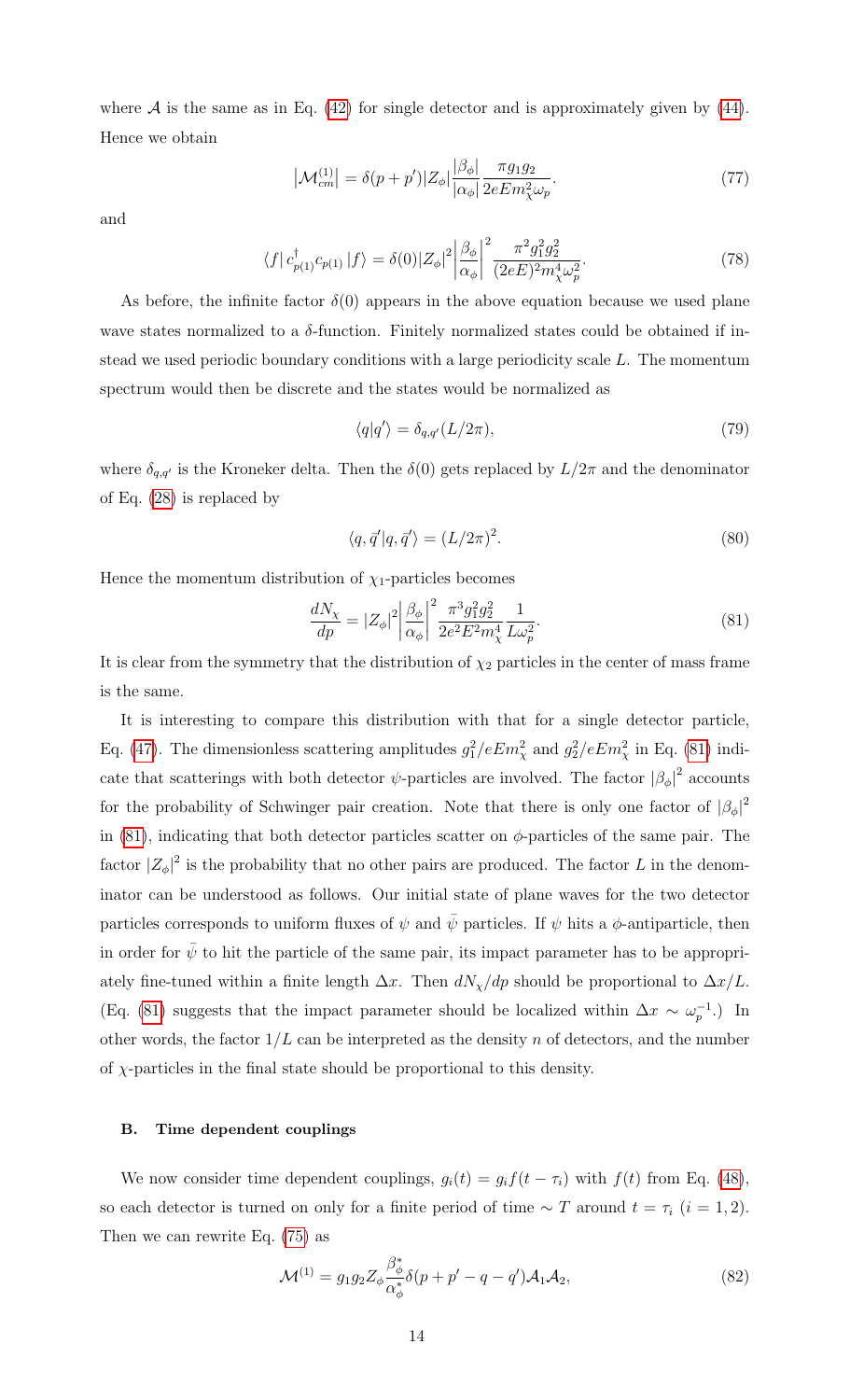where

<span id="page-14-0"></span>
$$
\mathcal{A}_1 = \int dt f(t - \tau_1) \psi_q^{out}(t) \phi_{q-p}^{out}(t) \chi_{-p}^*(t), \qquad (83)
$$

$$
\mathcal{A}_2 = \int dt f(t - \tau_2) \psi_{-q'}^{out}(t) \phi_{p'-q'}^{out}(t) \chi_{-p'}^*(t). \tag{84}
$$

Now, it follows from the expression for the mode functions [\(16\)](#page-4-2) that  $\phi_k^{out}(t) = \phi_{k+eE\tau}^{out}(t-\tau)$ and  $\psi_q^{out}(t) = \psi_{q+eE\tau}^{out}(t-\tau)$ . Substituting this in Eq. [\(83\)](#page-14-0) and changing the integration variable  $t \to t + \tau_1$  and then  $t \to -t$ , we obtain

$$
\mathcal{A}_1 = e^{i\omega_p \tau_1} \int dt f(t) \psi_{\tilde{q}_1}^{out}(t) \phi_{\tilde{q}_1 - p}^{out}(t) \chi_{-p}^*(t) = \int dt f(t) \psi_{-\tilde{q}_1}^{in*}(t) \phi_{p-\tilde{q}_1}^{in*}(t) \chi_{-p}(t), \qquad (85)
$$

where  $\tilde{q}_1 = q + eE\tau_1 = q_{phys}(\tau_1)$  and we have used the symmetry  $f(-t) = f(t)$  and dropped a constant phase factor in the second step. Similarly, we find

<span id="page-14-2"></span><span id="page-14-1"></span>
$$
\mathcal{A}_2 = \int dt f(t) \psi_{\tilde{q}_2'}^{in*}(t) \phi_{\tilde{q}_2'-p'}^{in*}(t) \chi_{-p'}(t), \tag{86}
$$

where  $\tilde{q}'_2 = q' - eE\tau_2 = q'_{phys}(\tau_2)$ .  $\tilde{q}_1$  is the physical momentum of the  $\psi$ -detector and  $\tilde{q}'_2$  is the physical momentum of the  $\bar{\psi}$  detector at the times of their respective collisions.

The integral in the last step of Eq. [\(85\)](#page-14-1) is the same as in Eq. [\(56\)](#page-9-1) for a single  $\psi$  detector with q replaced by  $\tilde{q}_1$ . In fact the two integrals are identical, since Eq. [\(56\)](#page-9-1) was derived for  $\tau_1 = 0$ , in which case  $\tilde{q}_1 = q$ . Similarly, it is easily verified that Eq. [\(86\)](#page-14-2) is the same as we would get for a single  $\bar{\psi}$  detector. Eq. [\(82\)](#page-13-1) tells us that apart from the overall momentum conservation the measurements of the two detectors are independent from one another. In particular, it follows from the results of Refs. [\[3,](#page-18-1) [4\]](#page-18-2) that the  $\psi$  detector will find  $\phi$  particles moving mostly to the left and the  $\bar{\psi}$  detector will find  $\phi$  particles moving mostly to the right (in the respective rest framers of the detectors). This is perhaps not surprising, since semiclassically the two collision events are spacelike separated.

To simplify further discussion, we shall assume that the detector particles have equal and opposite momenta,  $q + q' = 0$ , and that the detectors are turned on at the same time,  $\tau_1 = \tau_2$ . Then we have  $p' = -p$ ,  $\tilde{q}'_2 = -\tilde{q}_1$ , and  $\mathcal{A}_2 = \mathcal{A}_1 \equiv \mathcal{A}$ . The physical momenta of the detected  $\bar{\phi}$  and  $\phi$  particles are respectively  $k_{phys} = p - q_{phys}$  and  $k'_{phys} = p' - q'_{phys} = -k_{phys}$ .

An interesting situation arises when the physical momentum of the  $\psi$  detector is large and positive and the physical momentum of the  $\psi$  detector is large and negative, so that  $k_{phys} > 0$  and  $k'_{phys} < 0$ . We shall further assume that the magnitudes of both physical momenta satisfy the conditions [\(66\)](#page-10-5), [\(67\)](#page-10-6). Then the amplitude  $A$  is well approximated by Eq. [\(69\)](#page-11-0):

$$
\mathcal{A} \approx \frac{\sqrt{\pi}T}{\sqrt{8\tilde{q}(p-\tilde{q})\omega_p}} \exp\left[-\frac{T^2}{4}(\epsilon_{\tilde{q}_i} + \xi_{\tilde{q}-p} - \omega_p)^2\right],\tag{87}
$$

As we discussed in Sec. III.B, this amplitude as functions of p has a peak at some value  $p_*,$ which depends on  $\tilde{q}$ . If p is not far from  $p_*,$  we can use the approximate form [\(70\)](#page-11-1) for  $\mathcal{A}$ :

$$
\mathcal{A} \approx \sqrt{\frac{\pi}{2}} \frac{m_{\chi} T}{2m_{\phi} \tilde{q}^{3/2}} \exp\left[-\frac{m_{\chi}^8 T^2}{16m_{\phi}^4 \tilde{q}^4} \left(p - \tilde{q} - \frac{m_{\phi}^2}{m_{\chi}^2} \tilde{q}\right)^2\right].
$$
 (88)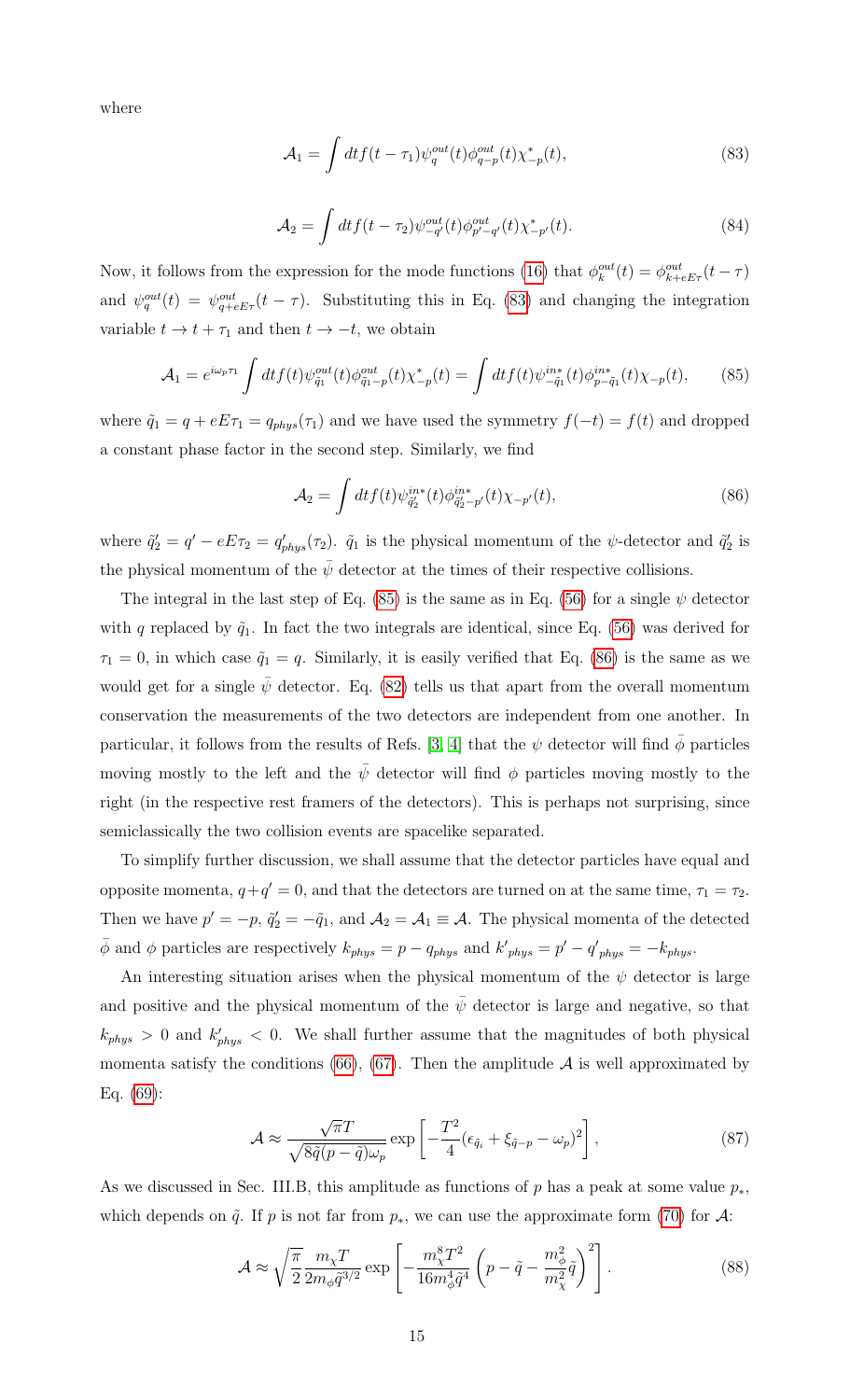The total transition amplitude is then

$$
\mathcal{M}_{cm}^{(1)} \approx Z_{\phi} \frac{\beta_{\phi}^{*}}{\alpha_{\phi}^{*}} \delta(p+p') \frac{\pi g_{1} g_{2} m_{\chi}^{2} T^{2}}{8 m_{\phi}^{2} q^{3}} \exp\left[-\frac{m_{\chi}^{8} T^{2}}{8 m_{\phi}^{4} \tilde{q}^{4}} \left(p-\tilde{q} - \frac{m_{\phi}^{2}}{m_{\chi}^{2}} \tilde{q}\right)^{2}\right].
$$
 (89)

and the distribution of  $\chi_1$  particles is given by

<span id="page-15-1"></span><span id="page-15-0"></span>
$$
\frac{dN_{\chi}}{dp} \approx \left| Z_{\phi} \frac{\beta_{\phi}^{*}}{\alpha_{\phi}^{*}} \right|^{2} \frac{\pi^{3} g_{1}^{2} g_{2}^{2} m_{\chi}^{4} T^{4}}{32 m_{\phi}^{4} \tilde{q}^{6} L} \exp\left[ -\frac{m_{\chi}^{8} T^{2}}{4 m_{\phi}^{4} \tilde{q}^{4}} \left( p - \tilde{q} - \frac{m_{\phi}^{2}}{m_{\chi}^{2}} \tilde{q} \right)^{2} \right]. \tag{90}
$$

Eqs. [\(89\)](#page-15-0) and [\(90\)](#page-15-1) indicate that for sufficiently large  $q_{phys}$  the particles of the pair can be observed moving towards one another with arbitrarily large momenta  $k_{phys} = -k'_{phys} > 0$ . The corresponding amplitude is not exponentially suppressed. This conclusion could be anticipated: it follows from our results for a single detector in Sec. III.B and from the fact that measurements of the two detectors are independent.

In a more general case, when the conditions [\(66\)](#page-10-5), [\(67\)](#page-10-6) are not satisfied, we note that to the extent that energy is conserved during the collision, we can use the classical Eq. [\(51\)](#page-8-2) to find a general condition for the particles of the pair to move towards one another. This will happen when  $k_{phys} > 0$  for both signs in Eq. [\(51\)](#page-8-2), that is, when

$$
v \equiv \frac{q_{phys}}{\sqrt{q_{phys}^2 + m_{\psi}^2}} > \sqrt{1 - \frac{4m_{\phi}^2 m_{\psi}^2}{M^4}}.
$$
\n(91)

The quantity v is the velocity of the  $\psi$  detector; the corresponding condition for the Lorentz factor,  $\gamma = (1 - v^2)^{-1/2}$ , is

$$
\gamma > \frac{M^2}{2m_{\phi}m_{\psi}}.\tag{92}
$$

We finally comment on what happens if  $\psi$  and  $\bar{\psi}$  detectors are turned on at different times,  $\tau_1 \neq \tau_2$ . In this case the amplitude  $\mathcal{M}_{cm}^{(1)}$  is proportional to

$$
\exp\left[-\frac{m_{\chi}^8 T^2}{16m_{\phi}^4 \tilde{q}_1^4} \left(p - \tilde{q}_1 - \frac{m_{\phi}^2}{m_{\chi}^2} \tilde{q}_1\right)^2\right] \exp\left[-\frac{m_{\chi}^8 T^2}{16m_{\phi}^4 \tilde{q}_2^4} \left(p - \tilde{q}_2 - \frac{m_{\phi}^2}{m_{\chi}^2} \tilde{q}_2\right)^2\right],\tag{93}
$$

where  $\tilde{q}_i = q + eE\tau_i$ . If  $\tau_2$  is significantly different from  $\tau_1$ , the two peaks do not overlap and the amplitude is exponentially suppressed (compared to that for  $\tau_2 = \tau_1$ ). The reason for this is that for a given value of  $p' = -p$ , the classical kinematics allows only a single value of  $\tilde{q}' = -\tilde{q}$ , which corresponds to the two scatterings occurring at the same time.

## V. CONCLUSIONS

We applied the detector model similar to that used in Refs. [\[3,](#page-18-1) [4\]](#page-18-2) to study pair production of charged particles in a constant electric field in  $(1 + 1)$  dimensions. We considered the situation where two different detectors moving relative to one another are used to observe the particle and antiparticle of the same pair. Our conclusion is that each detector observes nucleation to occur in its rest frame, regardless of the motion of the other detector. But if the relative velocity of the two detectors is sufficiently high, the particle and antiparticle can be observed moving towards one another. This is a surprising result.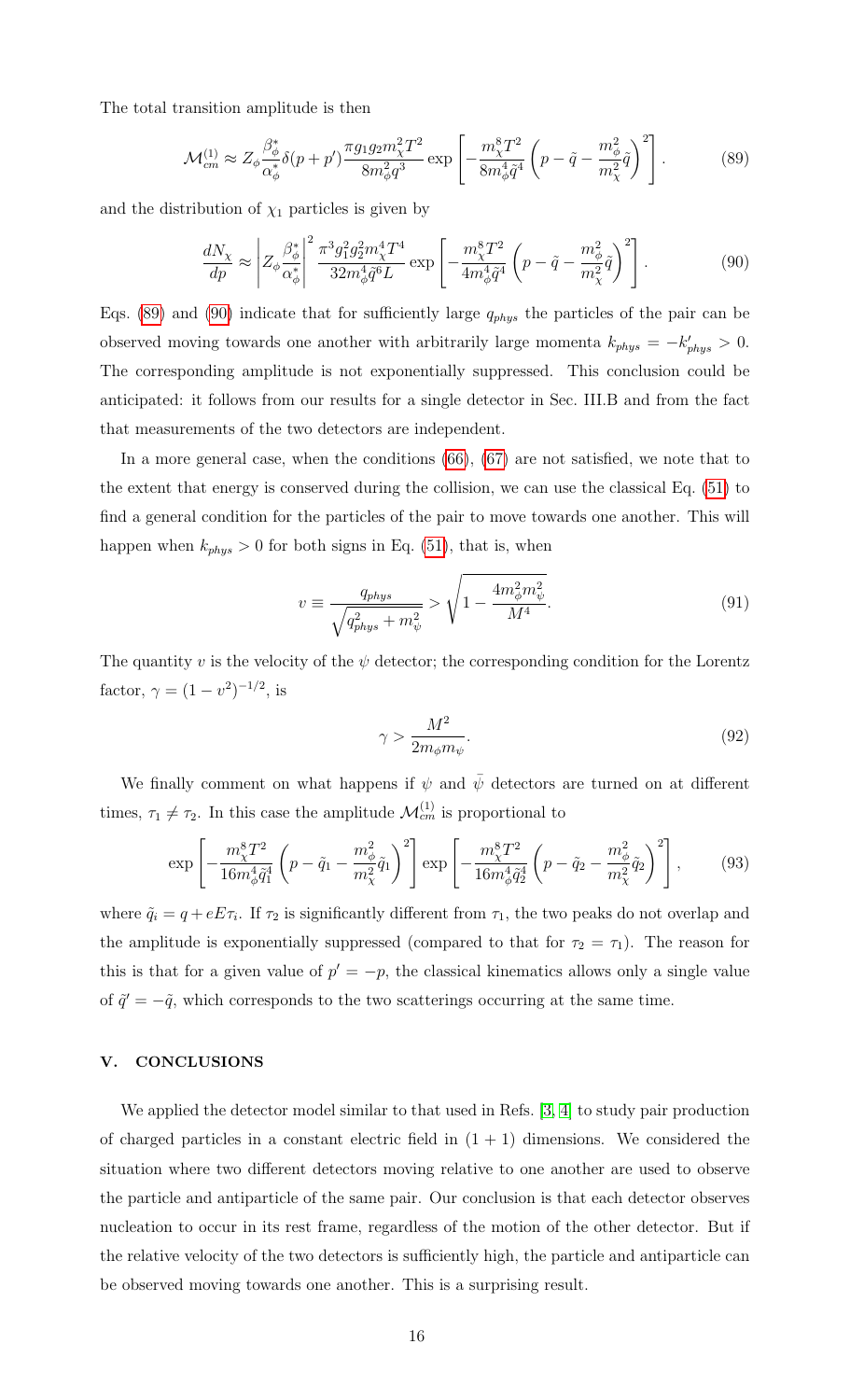In our model the  $\phi$  and  $\bar{\phi}$  particles are destroyed at the moment of detection. But in the semiclassical regime it may be possible to construct detectors capable of observing the particles with relatively small interference, so that they are not destroyed and their momentum is not significantly changed during their interaction with the detector. Then, once a particle is detected, we would be able to use successive measurements to observe the rest of particle's trajectory, as we would in a bubble chamber. An observer watching both particles may then first see them moving towards one another, stop momentarily at separation  $2r_0$  and then move apart. This goes against the conventional wisdom, since it is usually assumed that in any reference frame the part of the history of the pair where the particle and antiparticle move towards one another is unobservable.

One might expect similar conclusions to apply to the case of bubble nucleation in  $(3 + 1)$ dimensions. If different parts of a bubble are observed by differently moving observers, each observer would then see the bubble wall approaching from the direction of the bubble center. However, when measurements made by different observers are combined, the resulting nucleation hypersurface would generally be rather irregular. If the relative velocities of the observers are sufficiently high, the bubble worldsheet above this hypersurface may include a large contracting region, which is usually discarded.

The appearance of contracting pairs (that is, pairs in which  $\phi$  and  $\bar{\phi}$  move towards one another) raises some interesting questions.<sup>3</sup> We found that such pairs can be observed with the aid of two detectors approaching one another with a large Lorentz factor. The question is: are such pairs still there when nobody is looking? The answer to this is "No", if "being there" is understood in the (semi)classical sense. The semiclassical trajectory of a charged particle generically has two encounters with an inertial observer, one before and one after the turning point. Before the turning point, the particle would move to the right relative to the observer, while after the turning point it would move to the left. However we find that our  $\bar{\phi}$  particles move predominantly to the left at the moment of detection, regardless of the state of motion of the detector. This suggests that the semiclassical trajectory was not there before detection.

Once  $\phi$  is detected, it may closely follow its classical trajectory (assuming a non-invasive detector that we alluded to above.) After that, other detectors may see it moving to the left as well as to the right, depending on the state of detector motion. However, in the first detection  $\bar{\phi}$  is (almost) always observed moving to the left – which corresponds to the expanding part of  $\phi$  trajectory in the frame of the detector.

A related question is: could it be that the creation of a contracting pair is somehow triggered by the rapidly moving detectors? Once again, the answer is "No". We used the representation of the in-vacuum in terms of out-states, and the only term that contributed to the detection amplitude is the one proportional to  $Z_{\phi}\beta_{\phi}$ , that is, to the amplitude of spontaneous creation of a pair. We thus see no indication of a stimulated pair production.

Given the unexpected nature of our results, one should keep in mind possible caveats. A potential problem with our approach is that, as noted in Ref. [\[3\]](#page-18-1), the in-vacuum state that

<sup>3</sup> We are grateful to Jaume Garriga for an illuminating discussion of these questions.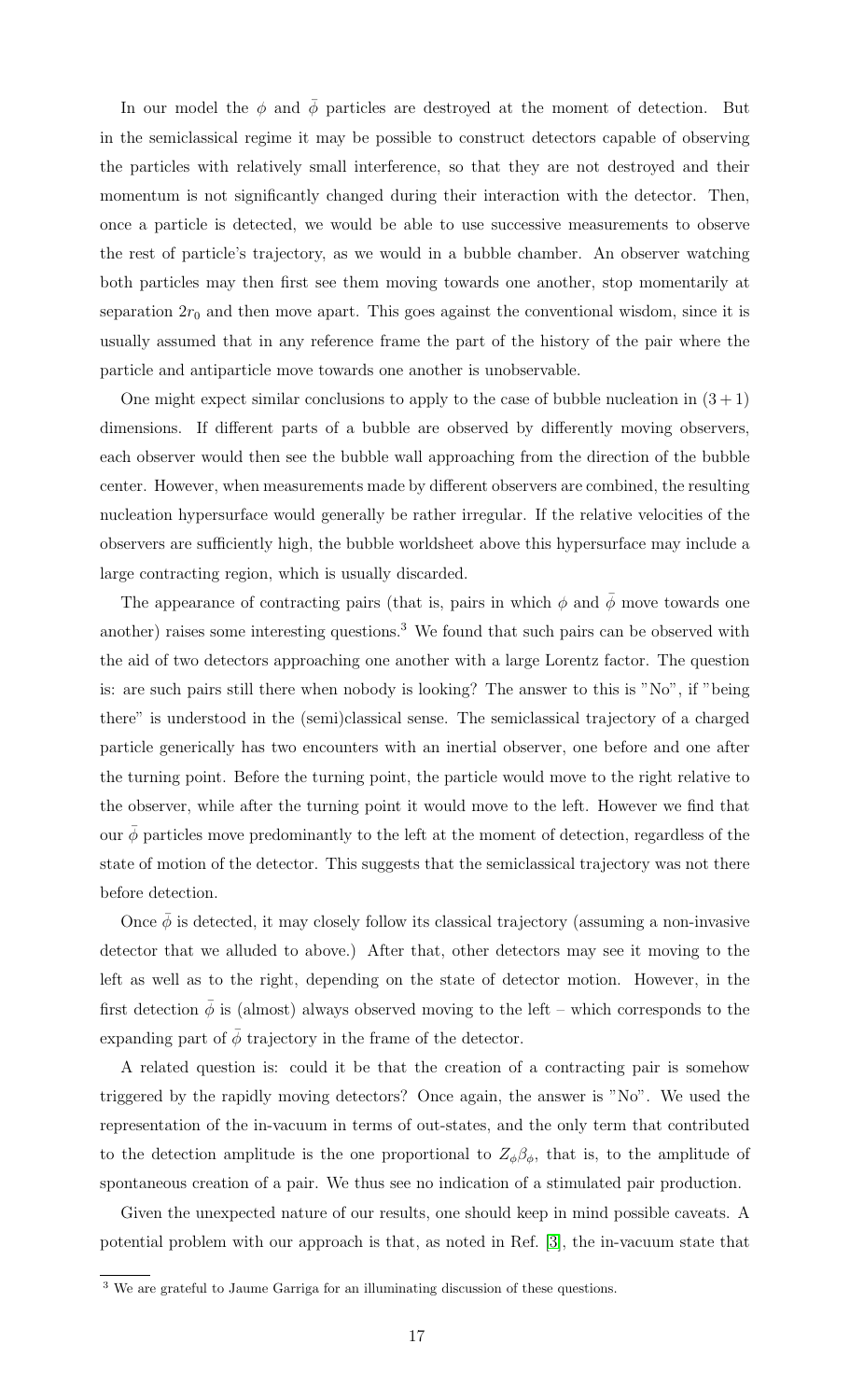we assumed here has some unphysical properties. The singularity structure of the two-point function in this state does not have the Hadamard form, and as a result the expectation values of physical observables cannot be regulated in a Lorentz invariant way. An important special case is that of the electric current. One expects that the created pairs moving in the electric field will develop a nonzero current, which will break the Lorentz invariance. And indeed one can show that all physical (Hadamard) states of charged particles in a constant electric field are not Lorentz invariant.

Physically, this issue is related to the fact that a metastable vacuum could not have existed for an infinite time. In a more physical approach the electric field would have to be time dependent with  $E(t \to -\infty) \to 0$ , so the initial state of the  $\phi$  could be chosen as the standard vacuum state. The two-point function is then Hadamard at  $t \to -\infty$  and is guaranteed to remain Hadamard at later times. It would be interesting to repeat our analysis (and that of Refs. [\[3,](#page-18-1) [4\]](#page-18-2)) in this setting. The time dependence of the electric field introduces a preferred frame and explicitly breaks the Lorentz invariance. The question is to what extent this Lorentz violation influences the results. We leave this as a problem for future research.

## Acknowledgements

We are grateful to Larry Ford, Jaume Garriga, Sugumi Kanno and Takahiro Tanaka for very useful discussions. This work was supported in part by grant PHY-1820872 from the National Science Foundation.

#### Appendix A

To show the result in [\(44\)](#page-8-4), we follow the calculation in Appendix B of [\[4\]](#page-18-2). The 4-point amplitude in [\[4\]](#page-18-2) is defined as

$$
\mathcal{A}_2(q,k,\tilde{p};\tilde{p}') = g \int_{-\infty}^{\infty} dt \phi_k^{in*}(t) \psi_q^{in*}(t) \chi_{1,\tilde{p}'}(t) \chi_{2,\tilde{p}}^*(t). \tag{A1}
$$

This amplitude can be reduced to the amplitude  $A$  that we adopt here by dropping the factor g and setting  $\chi^*_{2,\tilde{p}}(t) \to 1$ . To achieve that,  $\omega_{\tilde{p}}$  is set to be zero in the exponential and  $\tilde{p}'$  is replaced by p in (B.1) in [\[4\]](#page-18-2). Meanwhile, the amplitude is also multiplied by an additional  $\sqrt{2\omega_{\tilde{p}}}$ . Hence, we obtain

$$
|\mathcal{A}|^2 = \frac{\pi e^{-\frac{\pi}{2}\lambda_{\phi}}e^{-\pi\lambda_{\psi}}}{2eEm_{\chi}^2\omega_p}e^{-\pi\sigma_{-}}\left|W_{-i\sigma_{+},i\sigma_{-}}\left(e^{i\frac{3}{2}\pi}\frac{m_{\chi}^2}{2eE}\right)\right|^2,\tag{A2}
$$

where  $W_{-i\sigma_+,i\sigma_+}$  is the Whittaker function and  $\sigma_{\pm} \equiv (\lambda_{\phi} \pm \lambda_{\psi})/4$ . Due to the mass hierarchy, an asymptotic representation can be applied:  $W_{\lambda,\mu}(z) \approx e^{z/2} z^{\lambda}$ , when  $|z|^2 \gg |\mu^2 - \lambda^2|$ . Thus, we have

$$
|\mathcal{A}|^2 = \frac{\pi}{2eEm_\chi^2 \omega_p}.\tag{A3}
$$

<span id="page-17-0"></span>[1] M B Voloshin, I Yu Kobzarev, and Lev Borisovich Okun. On bubbles in metastable vacuum. Yad. Fiz., 20(6):1229–34, 1974.